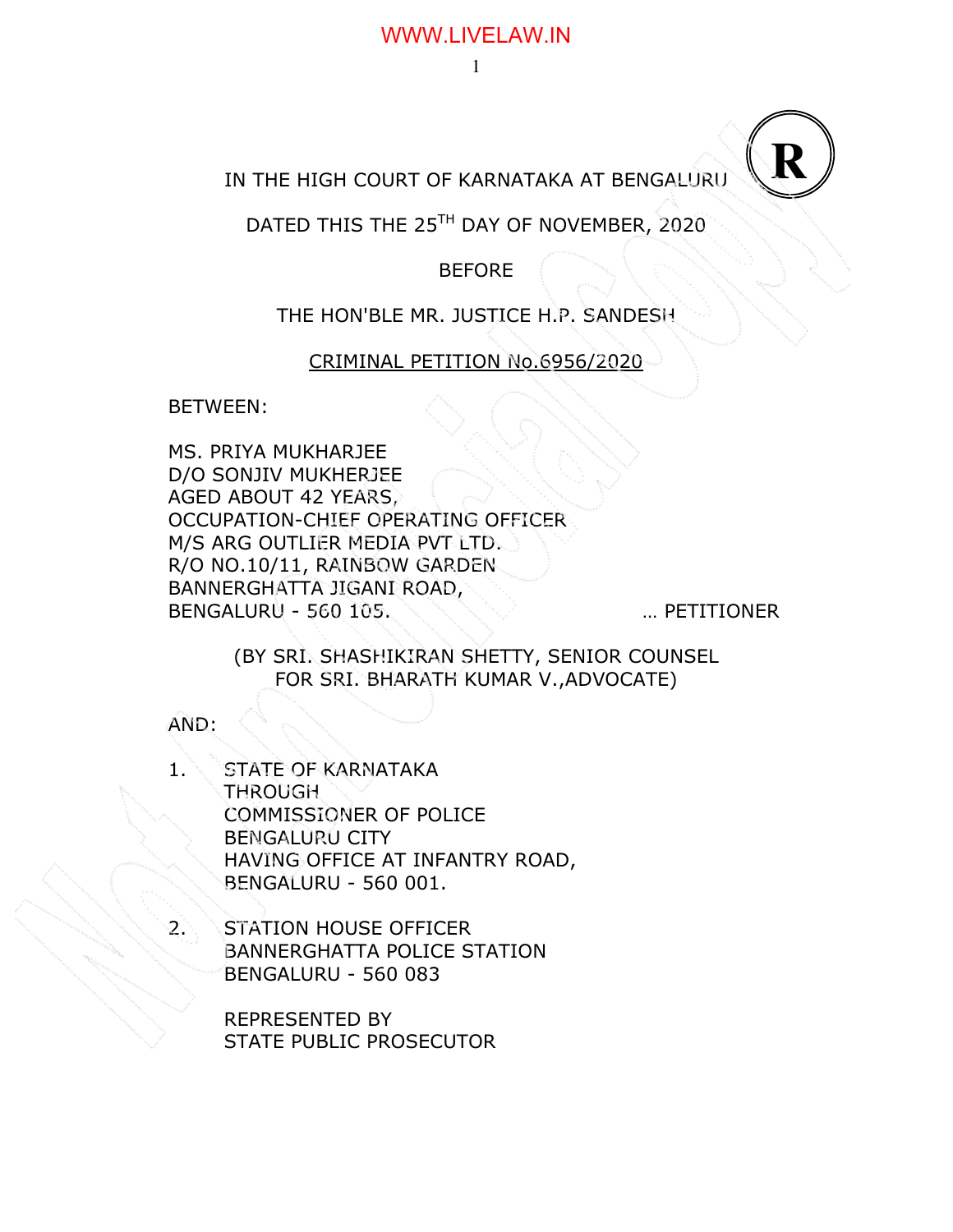### WWW.LIVELAW.IN

HON'BLE HIGH COURT OF KARNATAKA BENGALURU-560 001.

3. DCB, CID CRIME BRANCH, MUMBAI OFFICE OF THE COMMISSIONER OF POLICE NEW ADMINISTRATIVE BUILDING 4TH FLOOR, L.T.MARG MUMBAI 400 001. **WE ARESPONDENTS** 

(BY SRI. V.S. HEGDE, SPP-2 ALONG WITH SRI. B.J. ROHIT, HCGP FOR R1 AND R2 MS. SWAMINI G. MOHANAMBAL, ADVOCATE ALONG WITH SRI. DEVADATT KAMATH, ADDL. AG FOR STATE OF MAHARASHTRA FOR R3)

THIS CRIMINAL PETITION IS FILED UNDER SECTION 438 OF CR.P.C. PRAYING THIS COURT TO ENLARGE THE PETITIONER ON BAIL IN THE EVENT OF HER ARREST IN FIR NO.143/2020 OF KANDIVALI P.S., MUMBAI FOR THE OFFENCES PUNISHABLE UNDER SECTIONS 409, 420, 465, 468, 406, 120B, 174, 179, 201, 204, 212 R/W 34 OF IPC.

THIS CRIMINAL PETITION COMING ON FOR ORDERS *THROUGH VIDEO CONFERENCE* THIS DAY, THE COURT MADE THE FOLLOWING:

#### **O R D E R**

 This petition is filed under Section 438 of Cr.P.C. praying this Court to enlarge the petitioner on bail in the event of her arrest in connection with FIR No.143/2020 dated 6.10.2020 registered at Kandivali Police Station, Mumbai, under Sections 409, 420, 120(B) r/w 34 of IPC and later investigation was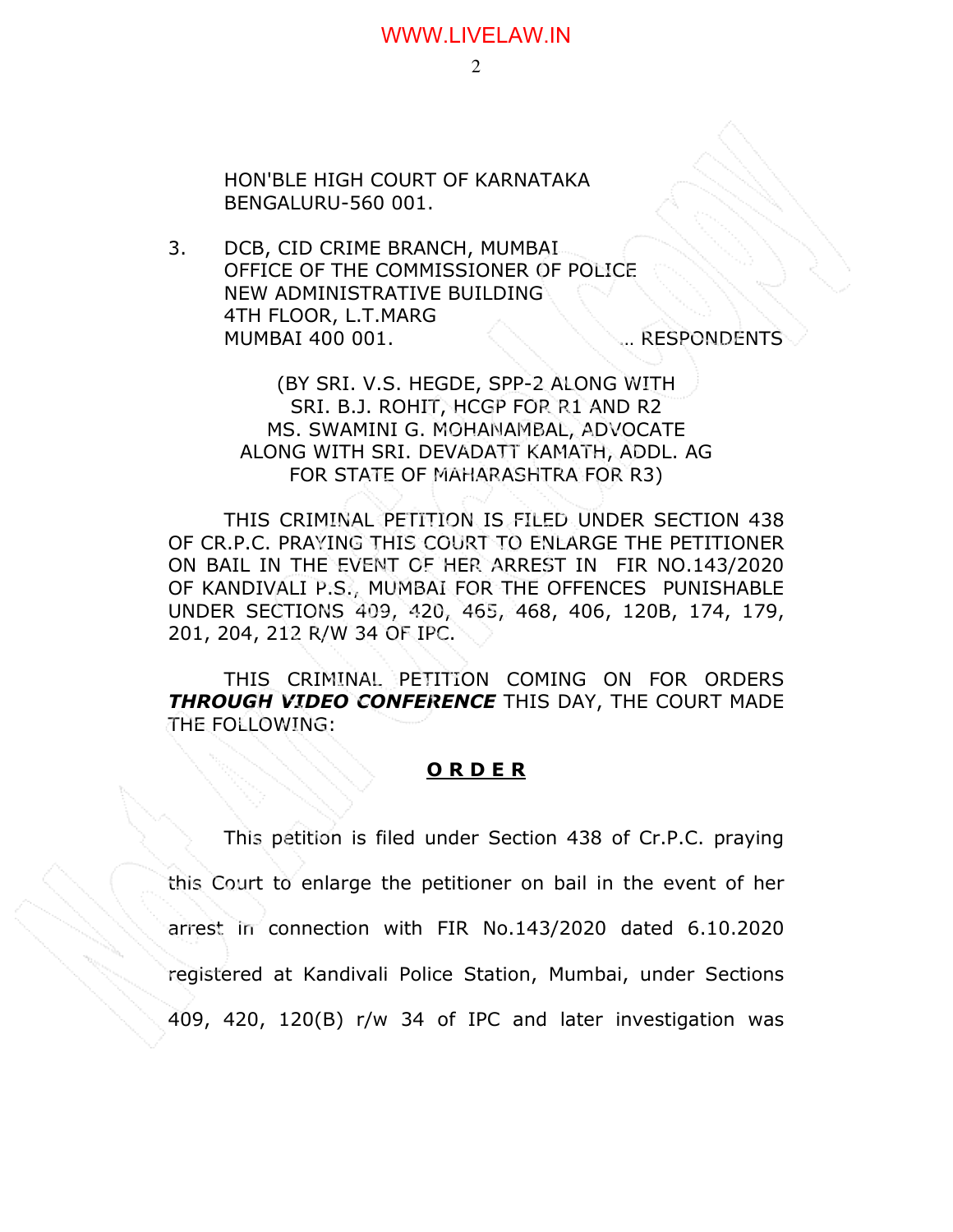transferred to Crime Branch Unit, Mumbai as FIR No.843/2020 under Sections 409, 420, 465, 468, 406, 120(B), 174, 179, 201, 204, 212 R/w 34 of IPC.

 2. The petitioner in the petition would contend that she is working as a Chief Operating Officer of M/s. ARG Outlier Media Private Limited (ARG) and presently residing at No.10/11, Rainbow Garden, Bannerghatta Jigani Road, Bengaluru-560 105. The claim of the petitioner is that she works and operates Republic TV, one of the leading English news channels in India and a Hindi news channel in the name of R.Bharat. The Crime Branch, Mumbai, is reportedly investigating the alleged role of certain news channels in connection with FIR No.143/2020. The Commissioner and other Officers of the Mumbai police in separate interviews dated 08.10.2020 have alleged that Republic TV is involved in the alleged fake TRP scam and the key persons and employees will be summoned in this regard to appear before the investigation team in connection with FIR No.143/2020. The petitioner would submit that the notice was issued to her vide Notice dated 10.10.2020 as per Annexure-E and enclosure to Annexure-A, Notice is issued under Section 41A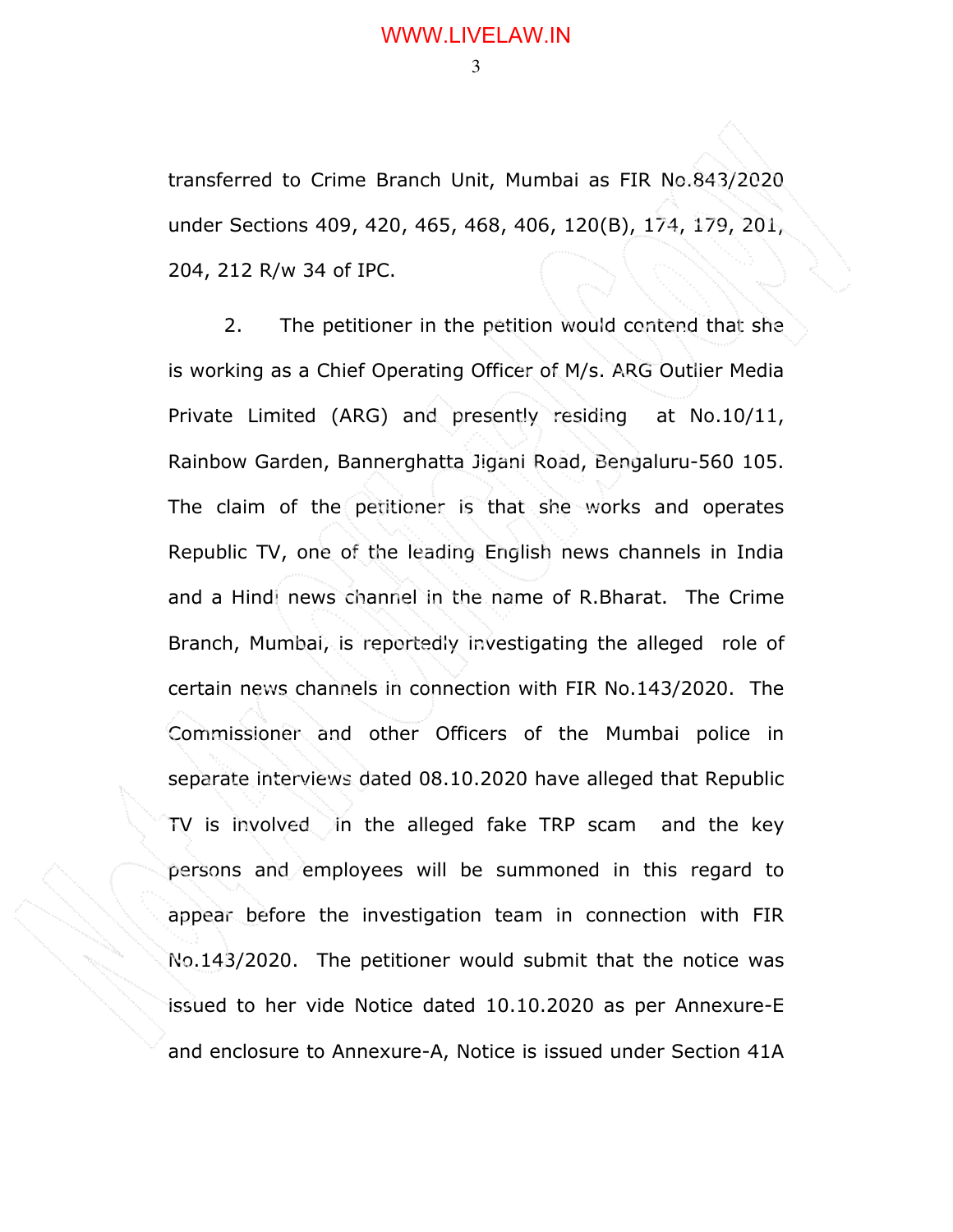of Cr.P.C. dated 20.10.2020 and also issued Notice dated 13.11.2020. In response to the notice, she appeared before the Mumbai Police on 17.11.2020 and also on 18.11.2020 and her statement was recorded in detail on both the dates from 11.30 a.m. to 5.30 p.m. The petitioner would also submits that on 19.11.2020 addressed a letter to the Mumbai police that her father is not keeping well and the petitioner fully committed to cooperate in the investigation and the petitioner would be back to Mumbai as soon as her father's health improves and is willing to attend the investigation on any date as may be directed. The same is annexed as Annexure-H. The petitioner also relied upon the letter dated 20.11.2020 which is annexed as Annexure-J stating that she would appear before the Mumbai Police on 24.11.2020. The petitioner in the petition would contend that the Mumbai police in spite of Annexures-'H' and 'J' have rushed to Bengaluru and visited the house of the petitioner and also caused the Notice to appear before the Bannergatta Police fixing the date on 21.11.2020 vide notice dated 19.11.2020 and also issued one more notice dated 21.11.2020 calling upon the petitioner to be present at the Bannergatta Police Station fixing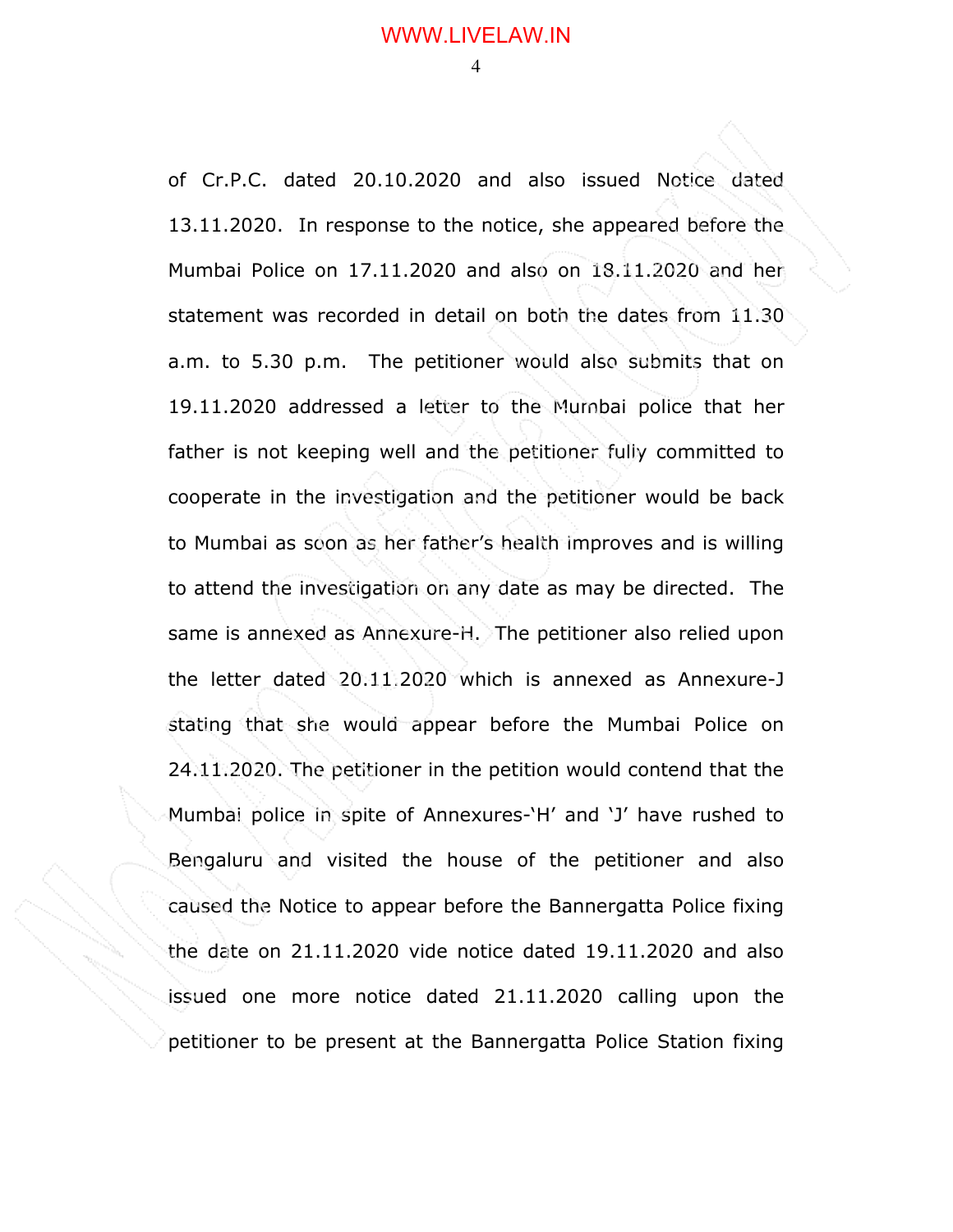$\sim$  5

the date on 21.11.2020. The Mumbai Police are making hectic efforts to apprehend the petitioner and hence the petitioner was forced to approach this Court seeking relief of anticipatory bail.

3. The learned counsel appearing for the petitioner would reiterate the grounds urged in the petition and also submitted written submission before this Court after arguing the matter in length.

4. The counsel appearing for the petitioner on query with regard to the petitioner has sought an absolute anticipatory bail before this Court and has filed the memo dated 24.11.2020 restricting the prayer to the relief of transit bail for a period of 20 days on the ground that the petitioner intends to travel to the city of Mumbai within next 20 days and she would exercise her right to seek bail before the appropriate court of competent jurisdiction, Mumbai within the next 20 days.

5. The learned counsel also in the written submission would reiterate the averments made in the petition. In support of his contention he relied upon the judgment of the Apex Court in the case of **Shri Gurbaksh Singh Sibbia and others v.**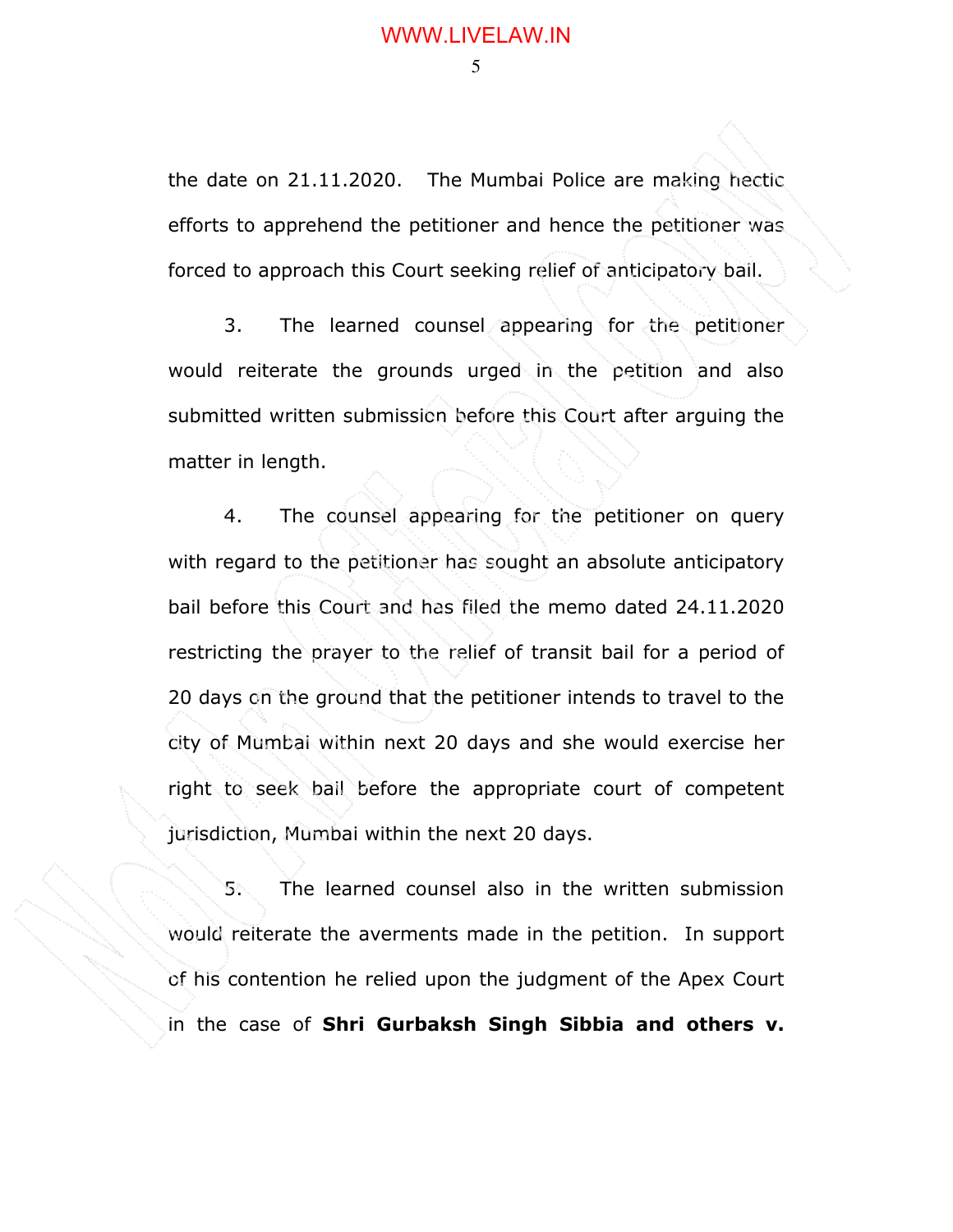$\sim$  6

**State of Punjab** reported in **(1980) 2 SCC 565,** and would contend that the petition is maintainable and the question of personal liberty of individual is concerned, the Hon'ble High Court has inherent power to exercise the same.

6. The learned counsel would also rely upon the judgment of this Court in the case of **Dr. L.R. Naidu v. State of Karnataka** reported in **1984 (1) KLJ 475** and referring the said judgment would submit that this Court was pleased to entertain the petition under Section 438 of Cr.P.C. granting bail for a period of 20 days. The learned counsel would also submit that the third respondent has sought to rely upon the judgments of the Apex Court in the case of **Sandeep Sunilkumar Lohariya v. Jawahar Chelaram Bijlani @ Suresh Bijlani** & **Others** decided in **Special Leave to Appeal (Crl) No.4829/2013** and also in the case of **Dr.Augustin Francis Pinto & Another v. The State of Maharashtra & Others**  decided by the **High Court of Judicature at Bombay** in **Anticipatory Bail Application No.1599 & 1608/2017 dated 14.09.2017**. The Bombay High Court referring to these two judgments in the case of **Javed Anand v. State of Gujarat** in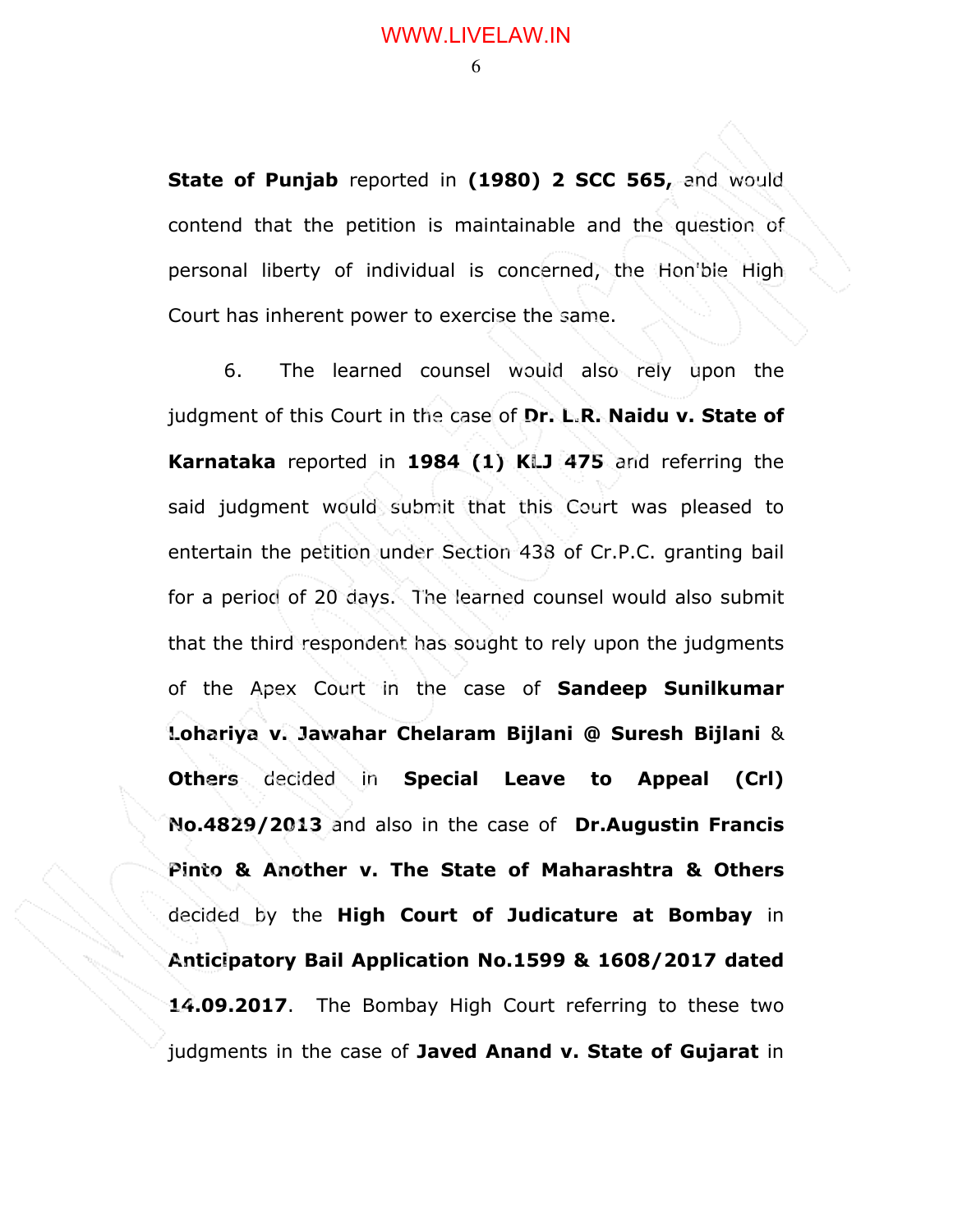**Anticipatory Bail Application No.627/2018** has granted transit anticipatory bail in **ABA No.627/2018.** Further, learned counsel would also submit that the said judgment was challenged before the Apex Court in Special Leave to Appeal (Crl.) No.3135/2018. The said appeal was dismissed by the Apex Court confirming the order of the Bombay High Court. Referring these judgments, the counsel would submit that this Court has got an ample power to exercise the powers under Section 438 of Cr.P.C. in granting transit bail and the petitioner has made out a ground that there is reasonable apprehension of arrest of this petitioner. Since the Mumbai Police in spite of an undertaking letter was given by the petitioner that she would appear before them, the Mumbai Police have rushed to Bengaluru and making hectic efforts to apprehend the petitioner.

7. Per contra, learned SPP would submit that they have been made as a formal party and the third respondent has been notified and represented through the counsel on record and also the learned Senior counsel is also representing for the third respondent.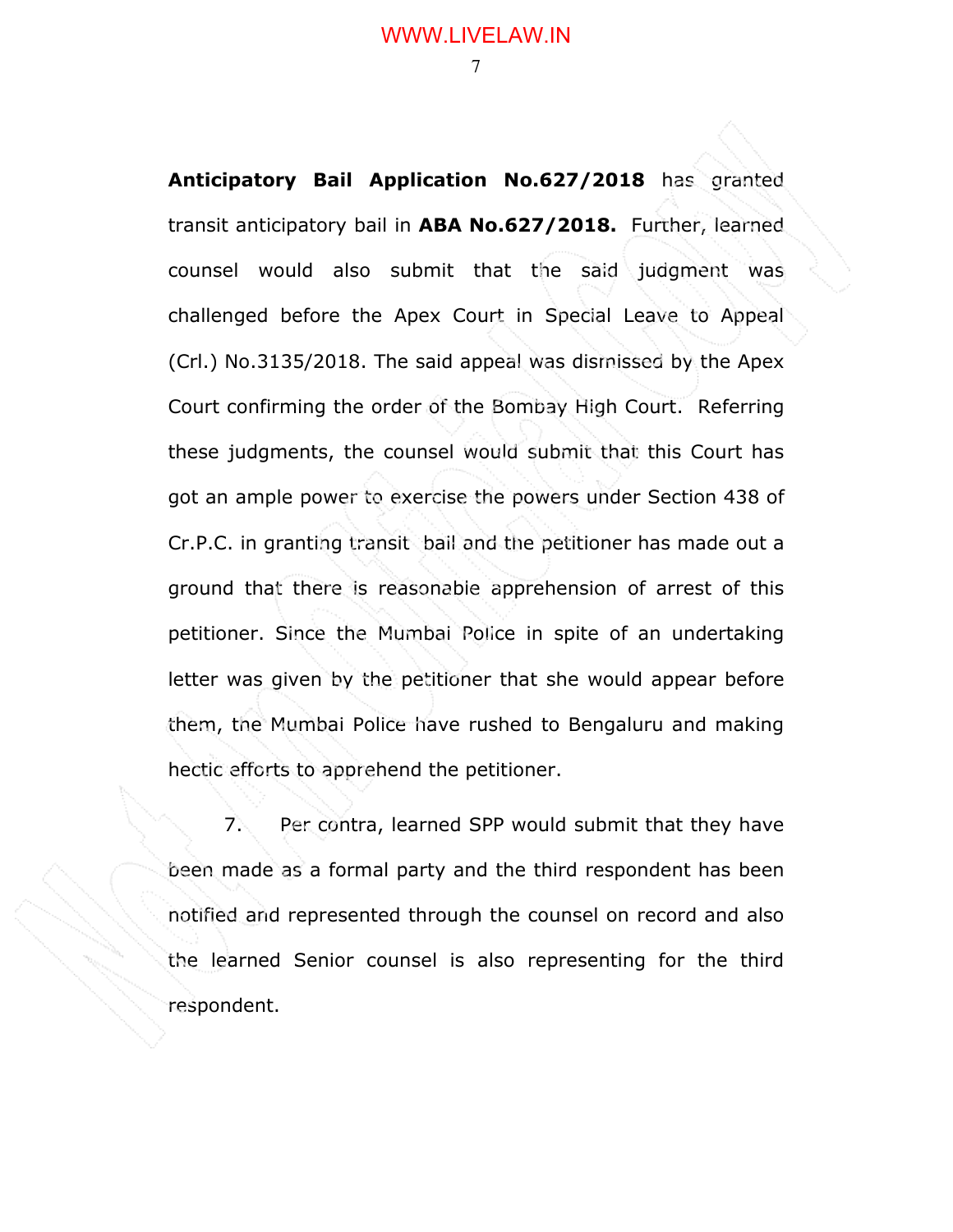### WWW.LIVELAW.IN

8

8. Learned Additional Advocate General (AAG) appearing for the third respondent vehemently argued that the petitioner did not disclose anything about the petition filed before the Bombay High Court by the Company and in the writ petition has sought the different prayers of quashing, mandamus and to stay all further proceedings not only on behalf of the company and the same is also filed on behalf of the employees and the employees including this petitioner also and her name is also mentioned in the writ petition.

9. The learned AAG would also submit that the Bombay High Court after hearing the matter at length did not grant any relief in the said writ petition. The learned counsel in support of the oral submission also filed written submission before this Court. The learned counsel would submit that this petitioner is indulging in forum shopping and as such, the instant application is gross abuse of process of law.

10. In W.P. No.3143/2020 before the Hon'ble High Court of Bombay, the ARG who is the petitioner in the writ petition inter alia sought the relief not only on behalf of the company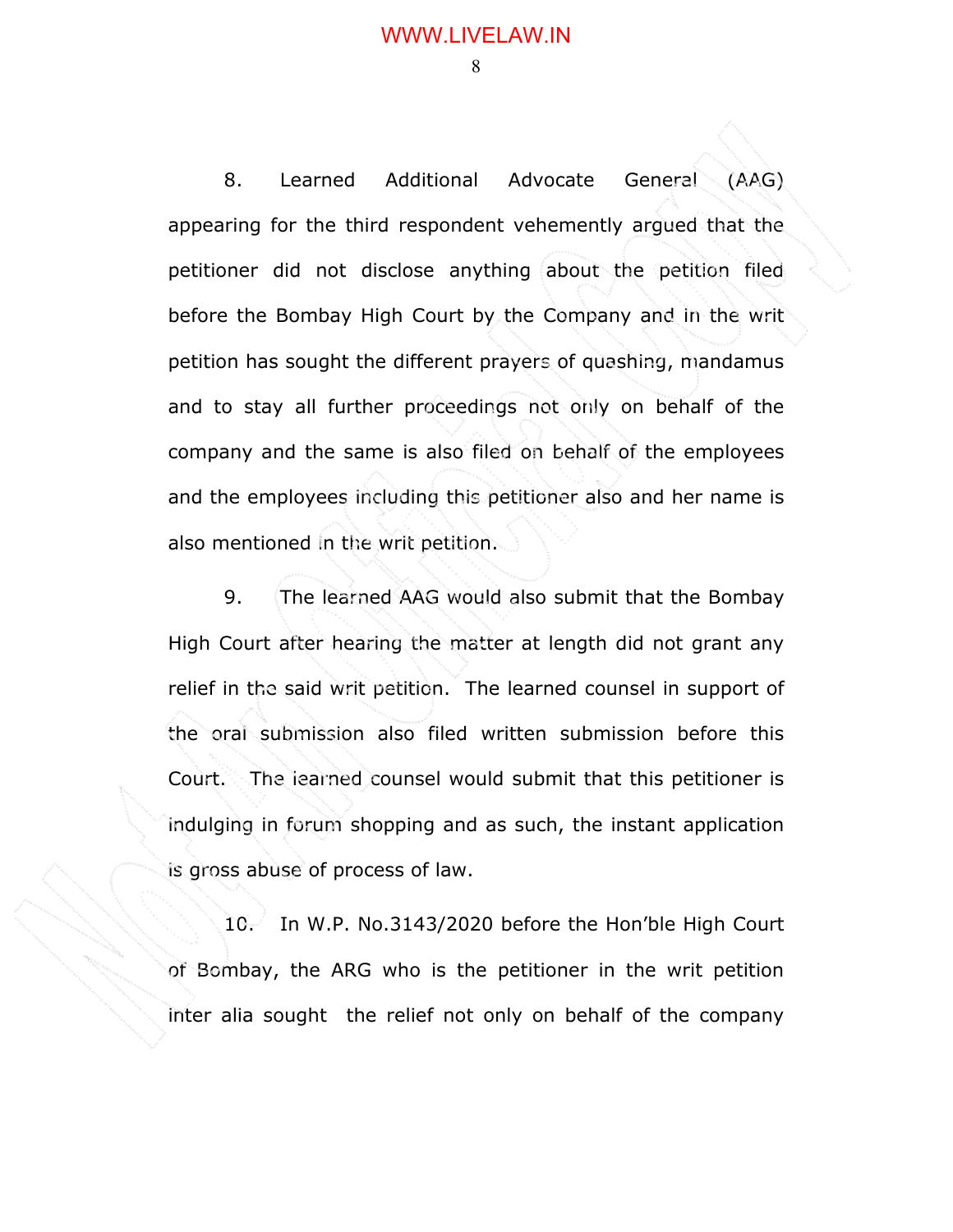9 and 2012 and 30 and 30 and 30 and 30 and 30 and 30 and 30 and 30 and 30 and 30 and 30 and 30 and 30 and 30 a

but also on behalf of the employees of the ARG. The averments made in this petition is the replica of the averments made in the writ petition filed before the Bombay High Court and the Bombay High Court after hearing the parties at length declined to grant any interim relief and even prior to the aforesaid order of the Bombay High Court, the petitioner had been summoned on 10.10.2020 itself and the same is also enclosed along with the writ petition. The petitioner after failing to get any relief from the Bombay High Court on 19.10.2020, an attempt is made before this Court seeking relief of anticipatory bail only in the month of November, 2020. The petition is nothing but verbatim extracted from the writ petition. The learned counsel also referring the provisions of Section 438 of Cr.P.C. and also the averments made in the writ petition are extracted in page Nos.4 and 5 of the written submission. The petitioner in an ingenious method did not choose to place copy of the writ petition before this Court with an intention to suppress the grounds urged in the writ petition before the Bombay High Court.

11. The learned counsel appearing for the third respondent would also contend that this Court has to take note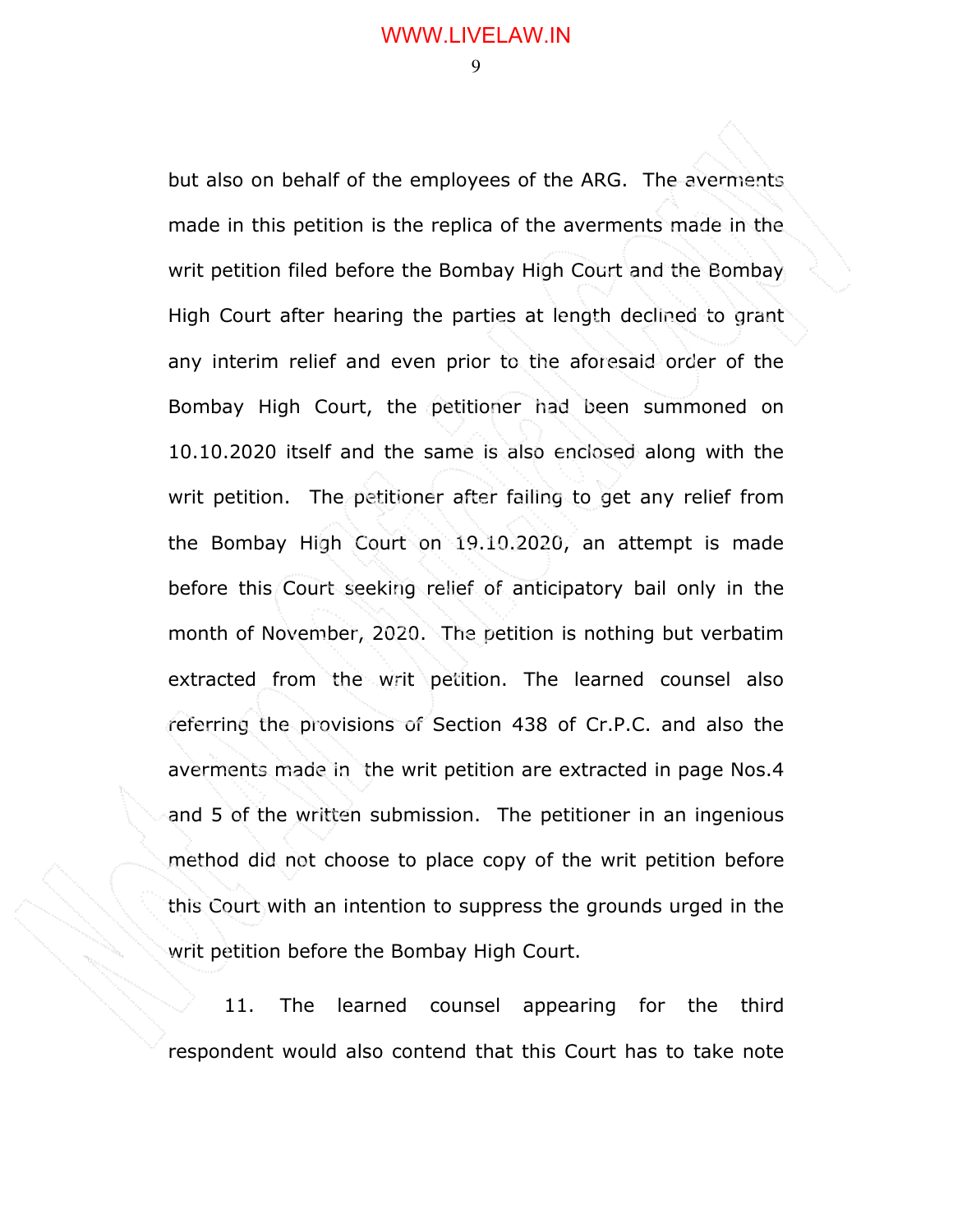of the conduct of the petitioner and the petitioner was very well aware of the order dated 19.10.2020 and also aware that the matter was coming up before the Bombay High Court on 25.11.2020. Despite the same, the petitioner has rushed to this Court seeking anticipatory bail. The learned counsel in support of his contention has relied upon paragraphs-13 and 14 of the judgment of the Apex Court in the case of **Jagmohan Bahl & another v. State (NCT of Delhi) and another** reported in **(2014) 16 SCC 501**. The learned counsel invited para-13 of the judgment and contended that who has declined to entertain the prayer for grant of bail, if available, should hear the second bail application or the successive bail applications. It is in consonance with the principle of judicial decorum, discipline and propriety. Needless to say, unless such principle is adhered to, there is enormous possibility of forum-shopping which has no sanction in law and definitely, has no sanctity. Learned counsel also brought to the notice of paragraph No.14. The observations made by the Apex Court that though the said decisions were rendered in different context i.e., in the case of **Chetak Constructions Ltd. v. Om Prakash** reported in **(1998) 4 SCC**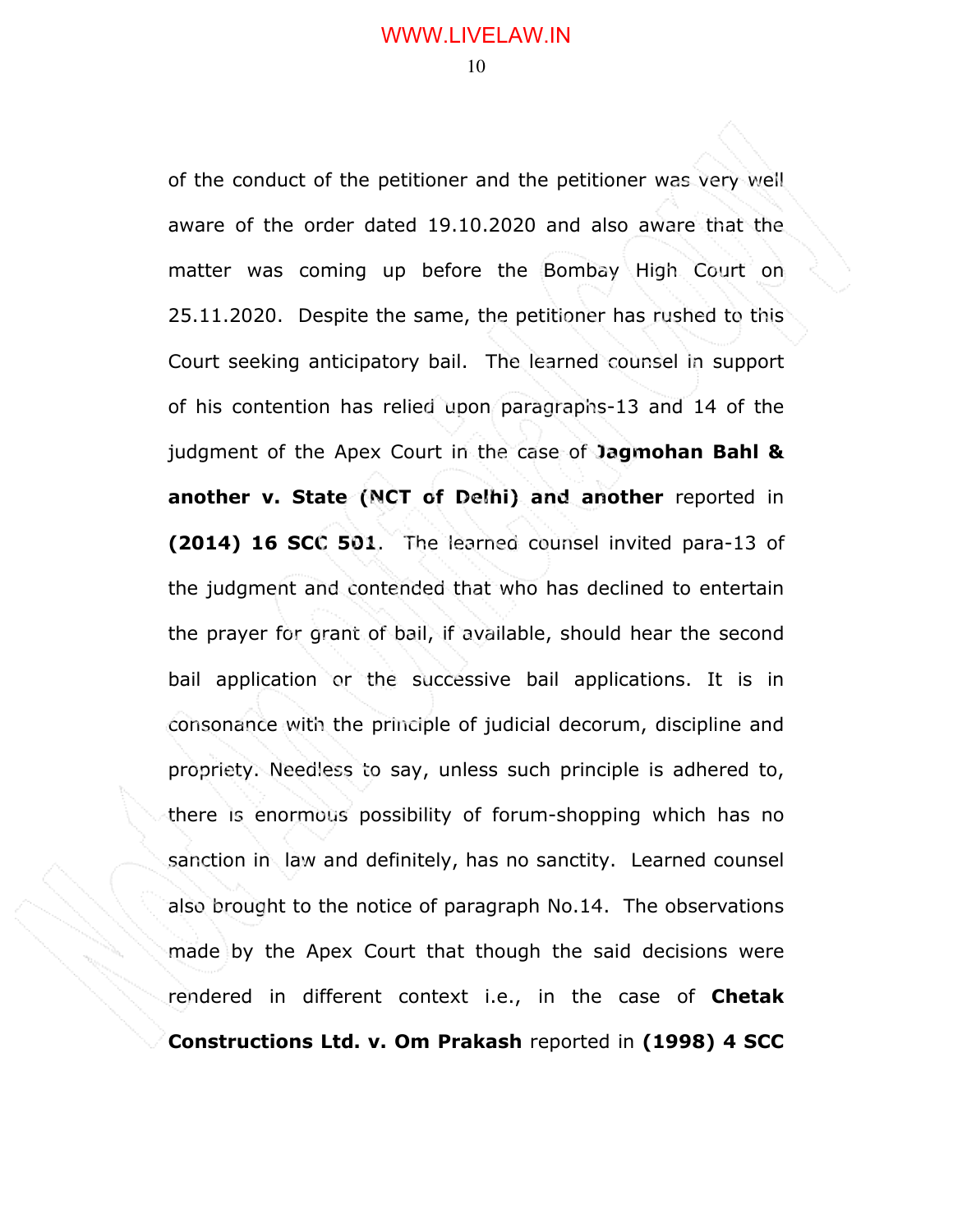**577** and in the case of **Tamilnad Mercantile Bank Shareholders Welfare Association v. S.C.Sekar & Ors** reported in **(2009) 2 SCC 784,** the Apex Court has held that the principles stated therein is applicable to the case of present nature.

12. The learned counsel referring the above judgments also would contend unscrupulous litigants are not be allowed to venture to seek discretionary relief. The learned counsel would submit that in the petition, the petitioner has contended that the police have acted hastily and the same is totally misconceived despite the petitioner has given assurance that she would appear on 24.11.2020. An allegation is made that the Mumbai Police have rushed to Bengaluru to apprehend her. There was an apprehension to the Mumbai Police that while making the statement before the Mumbai Police on 18.11.2020, a categorical statement was made by this petitioner that she as having the habit of deleting chats and hence the same made the police to rush to Bengaluru. Learned counsel would also submit that though the petitioner has contended that an undertaking was given that she would appear and in the letter dated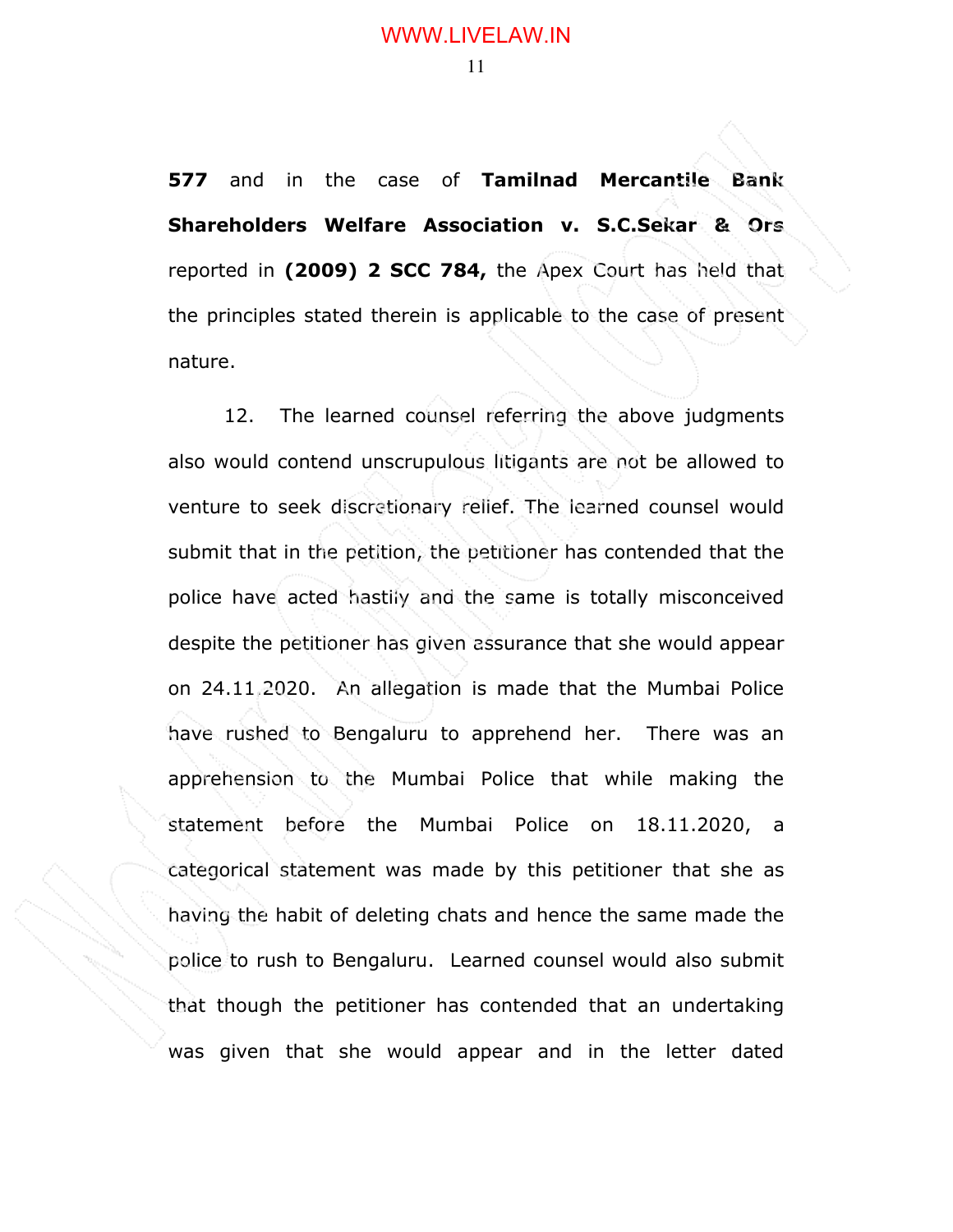19.11.2020 there was no such undertaking and only after the Mumbai Police have rushed to Bengaluru vide letter dated 20.11.2020 which was received at 16.50 hours. A specific date is mentioned that she would appear before Mumbai Police on 24.11.2020 and the conduct of the petitioner has also to be taken note of. The learned counsel also in the written submission contended that the offence committed in the State of Maharashtra, in these circumstances, the Cr.P.C. does not envisage filing of bail application under Section 438 of Cr.P.C. in a different High Court. In this regard, attention of this Court was invited to the Judgment of Patna High Court in the case of **Syed Zafrul Hassan and another v. State** reported in **AIR 1986 Pat 194 (FB)** and brought to the notice of this Court in paragraph 23 of the judgment and in the said judgment, the Patna High Court has held that Section 438 of Cr.P.C. does not permit the grant of anticipatory bail by any High Court or any Court of Session within the country where the accused may choose to apprehend arrest. Such a power vests only in the Court of Session or the High Court having jurisdiction over the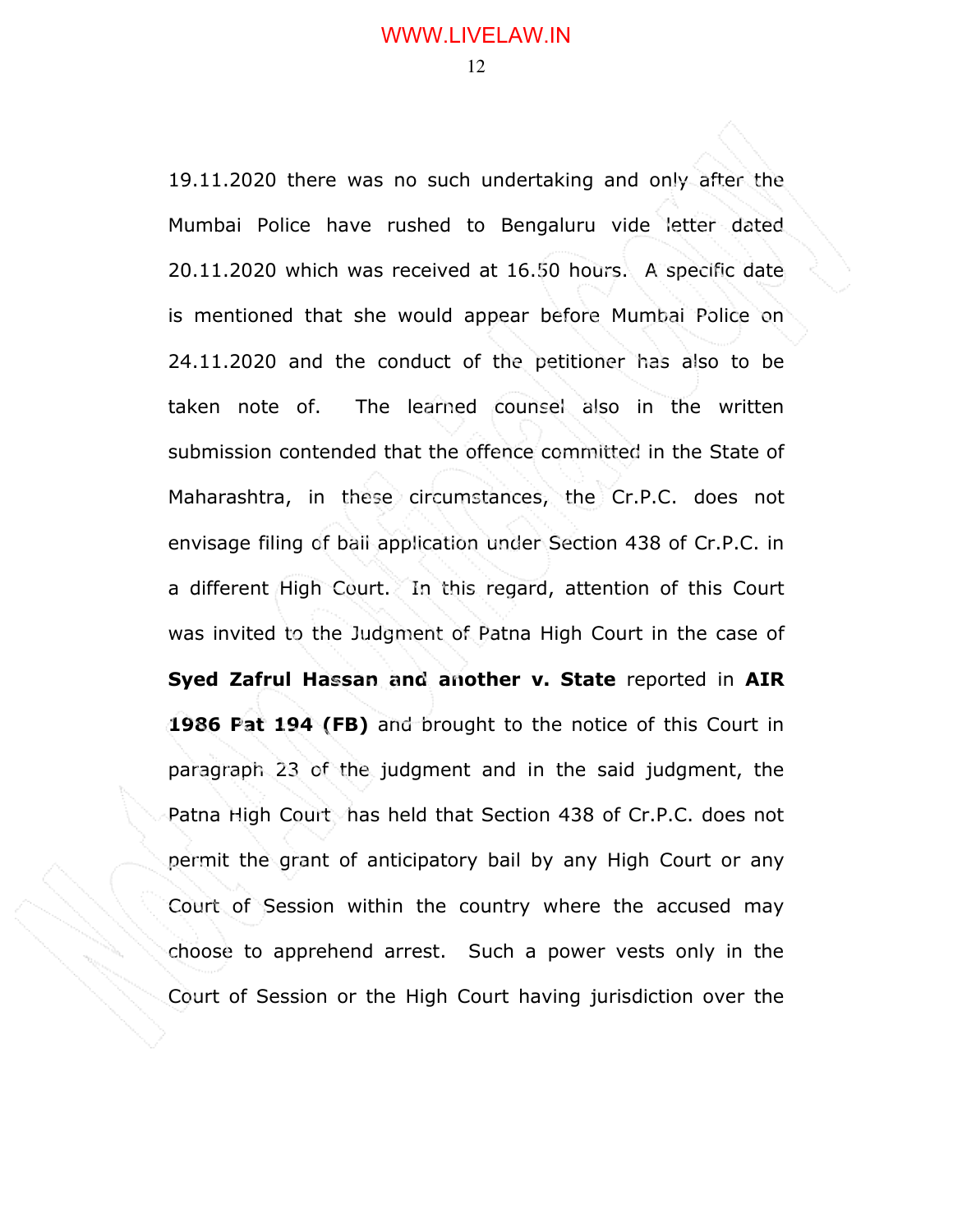locale of the commission of the offence of which the person is accused.

13. Learned counsel in the written submission would contend that the petitioner rushed before this Court seeking a relief of transit bail for a period of 20 days and the petition filed is styled as application under Section 438 of Cr.P.C. and there is no any prayer for transit bail and the same is made only after thought and the petitioner is changing the version to suit her convenience.

14. Learned counsel also referring to **Sandeep Sunilkumar Lohariya**'s case (supra), the Apex Court made a comment with regard to invoke Section 438 of Cr.P.C. terming the same as transit bail and the Apex Court in the judgment held that it is difficult to comprehend under what provisions and under what authority of law, such an application have been registered by the High Court of Madhya Pradesh. The further observation that in our view that it is absolutely shocking order which has been brought to the notice of this Court, hence we deem it appropriate that the petitioner-State of Madhya Pradesh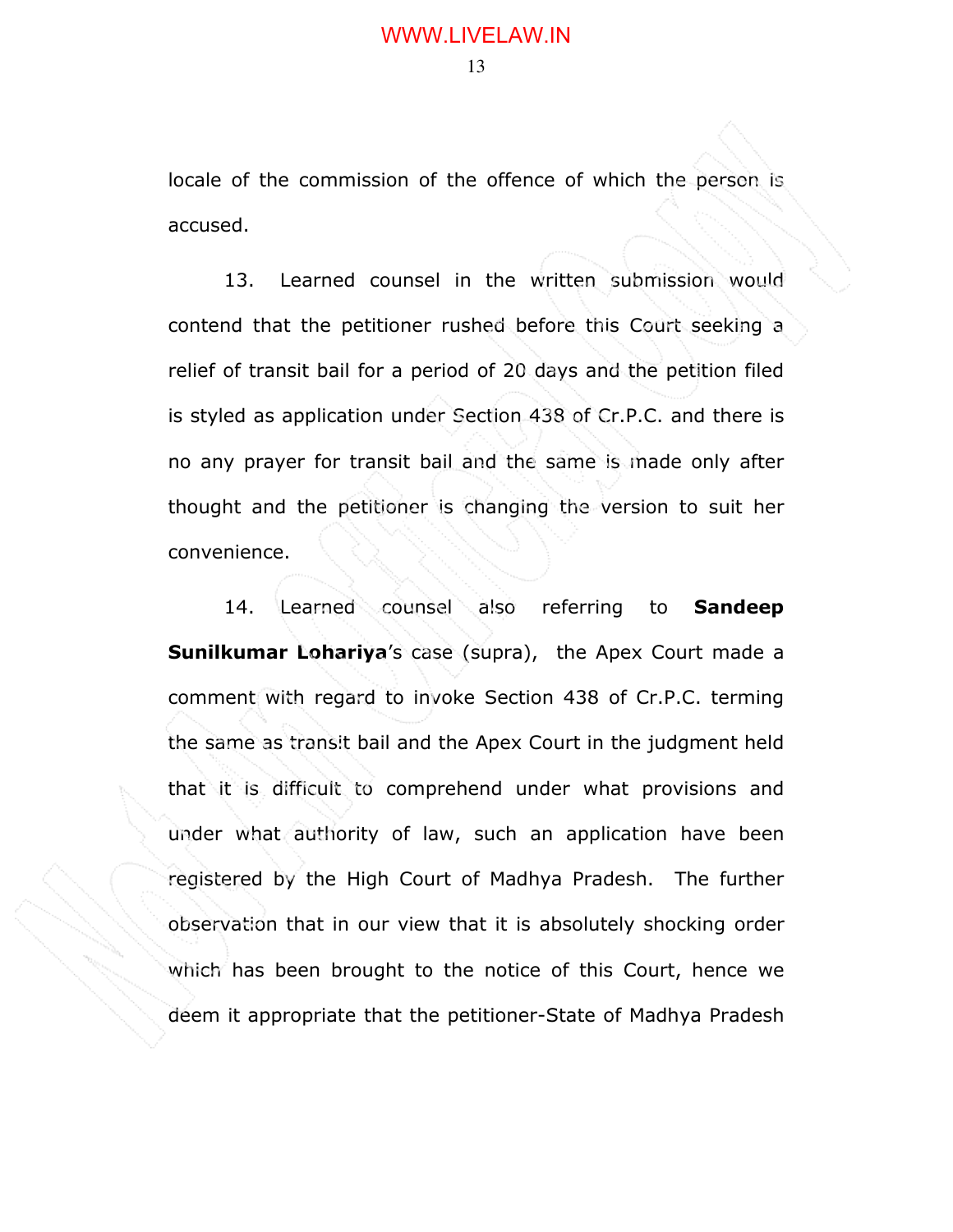is also the petitioner/complainant son of the deceased to implead the High Court of Madhya Pradesh in those petitions. Thereafter a notice was issued to the Registrar, High Court of Madhya Pradesh indicating to file reply as to how the bail application of respondent No.1/accused was even registered by the High Court which was taken up by the Bench and also as to whether the Bench was appraised of the fact of rejection of his anticipatory bail application by the High Court of Bombay, which was upheld by the Hon'ble Supreme Court on two occasions.

15. Learned counsel also referring the judgment of the High Court of Bombay in **Dr.Augustin Francis Pinto**'s case (supra), passed an order following the order in **Sandeep Sunilkumar Lohariya**'s case (supra), declined to grant bail. The learned counsel referring the judgments referred supra would submit that the petitioner is not entitled for anticipatory bail. The petitioner has not made out any grounds to exercise the discretion under section 438 of Cr.P.C. and only notice was issued under section 41A of Cr.P.C. and no doubt, she appeared before the Mumbai Police on  $17<sup>th</sup>$  and  $18<sup>th</sup>$  of November, 2020 and instead of appearing before the Mumbai Police, the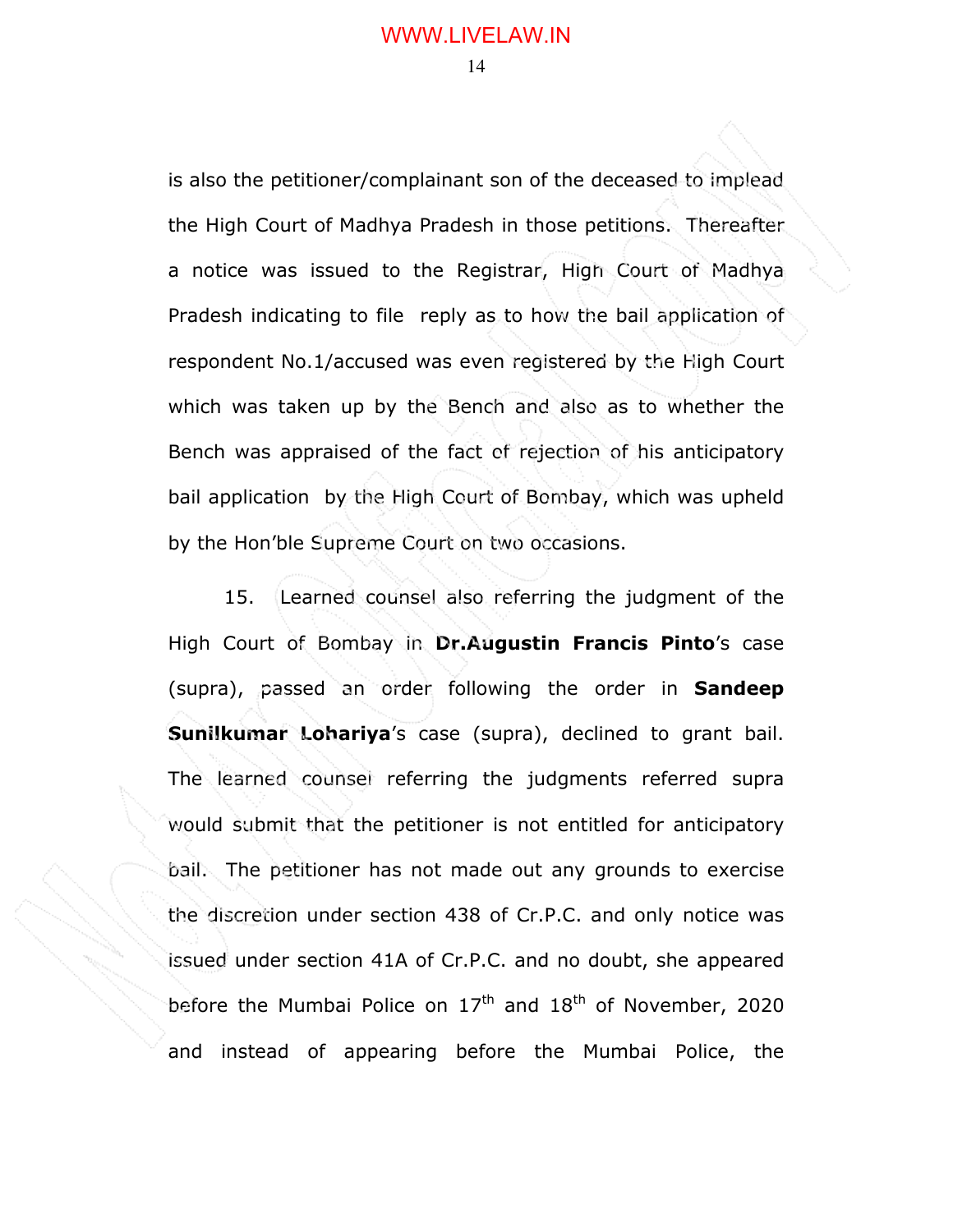petitioner has rushed to Bengaluru on the ground that her father was not keeping well and she would be back and no date was mentioned in the letter and only after thought vide letter dated 20.11.2020 which was received at 16.45 hours, the date was indicated to appear before the Mumbai Police. This Court has to take note of the conduct of the petitioner and also take note of the fact that earlier petition was filed before the Bombay High Court was rejected and even though the petitioner was not a party to the writ petition, on perusal of the averments made in the writ petition and also the prayer made in the writ petition, the relief was sought on behalf of this petitioner and also on behalf of other employees. When such being the case, the conduct of the petitioner has to be looked into whether she is entitled for anticipatory bail at the hands of this Court.

16. Having heard the learned counsel for the petitioner and also learned counsel appearing for respondent No.3 and also on perusal of the material on record, the points that would arise for consideration of this Court is in view of restricting the prayer for grant of transit bail, the Court has to examine -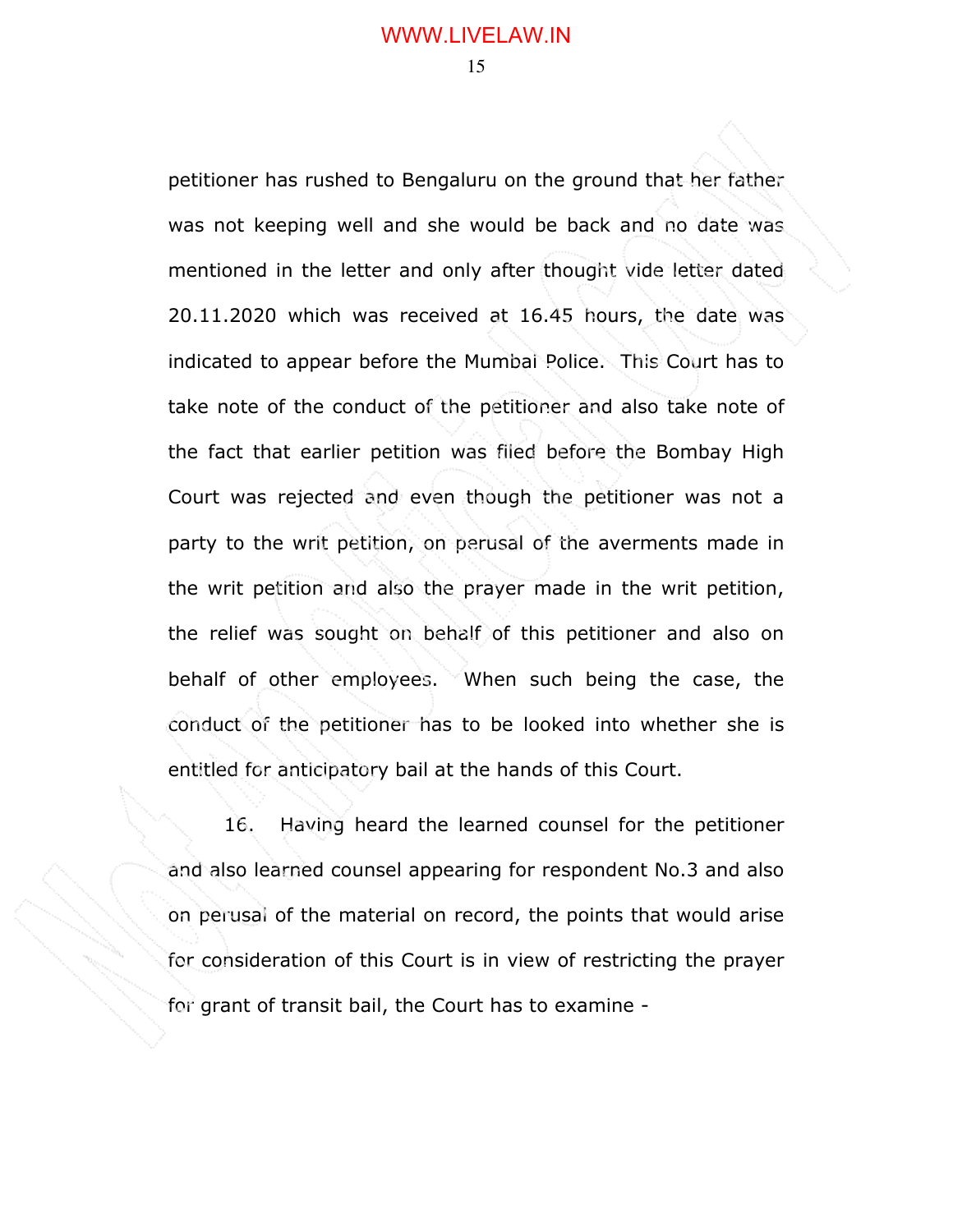(i) whether this Court can grant transit bail in favour of the petitioner exercising powers under Section 438 of Cr.P.C., as restricted?

(ii) What order?

### **Point No.1:**

17. Having heard the respective counsels, the petitioner in the petition has sought absolute anticipatory bail while filing the petition and nowhere in the petition has stated that she is seeking relief of transit bail. However, vide memo, the relief is restricted to only for transit bail and also in the memo stated that the petitioner would approach the jurisdictional court seeking regular anticipatory bail before the competent Court of law.

18. Having perused the grounds urged in the petition and also the contentions raised by the parties, first this Court would like to refer the contents of FIR bearing No.143/22020. The allegation made in the complaint by one Nitin Kashinath Devkar, Deputy General Manager, (Hansa Research Group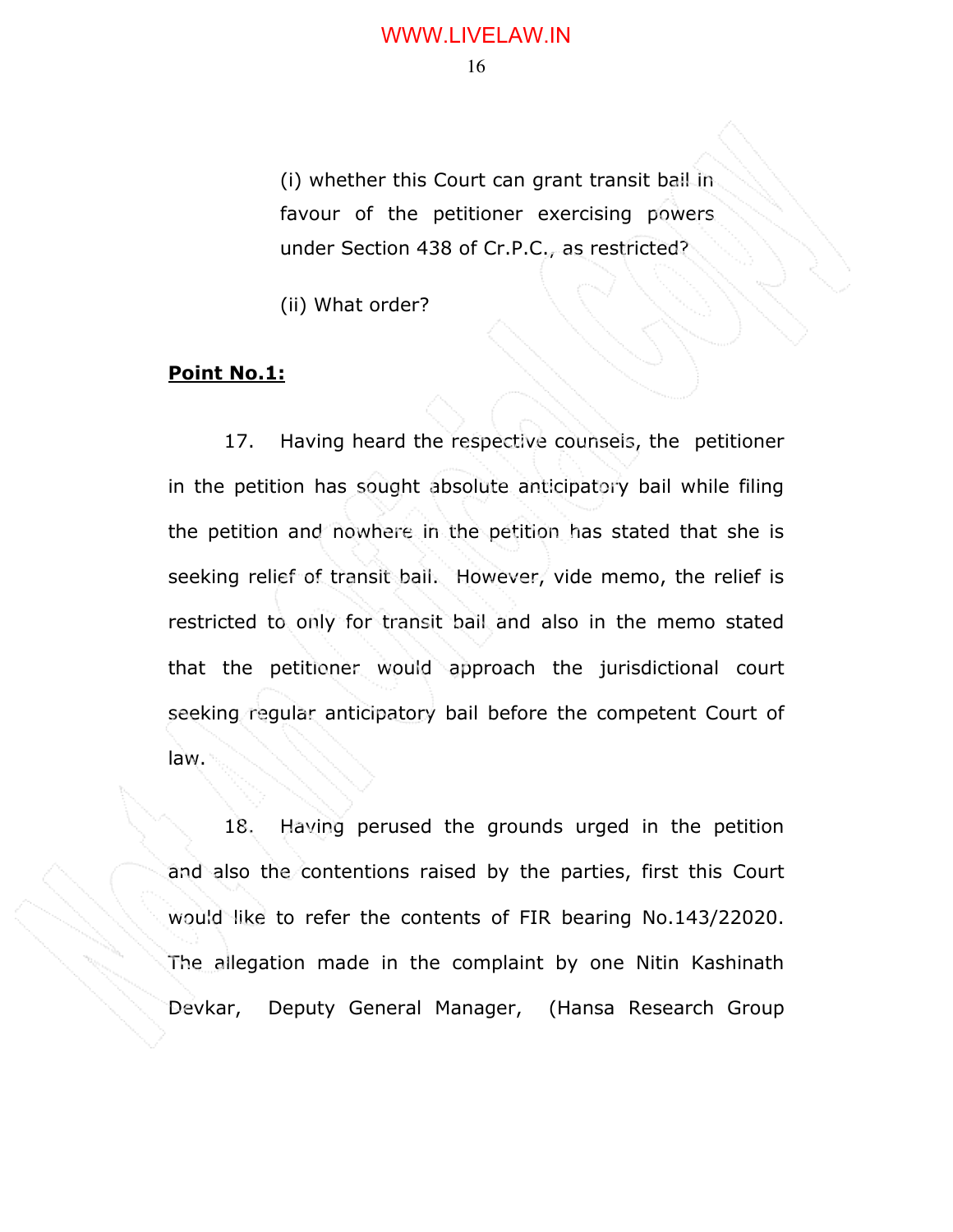Private Limited) received some confidential information from one Vishal Ved Bhandari who has been taken to custody. During enquiry, he has revealed that he used to work with Hansa Research Group Private Limited as a relationship Manager. He along with his colleagues used to visit certain homes and their company installs and maintains the Barometers in Mumbai and Maharashtra. The said persons are designated as Relationship Manager and they are trained to inform the households where barometer machines are installed. That in case any person approaches these households ask them to watch specific channels or lures them to do so by offering them cash and then such instance should be brought to the notice of the company promptly. With regard to increase in TRP, increase in the advertisement income of the channels and they have noticed that many TV channels to increase the TRP and also in the complaint it is mentioned that an amount of Rs.1,000/ was offered to five houses @ 200 per house to watch their channel for two hours daily in addition to that Rs.5000/- was given to Vishal as his commission. Based on this complaint, the case was registered.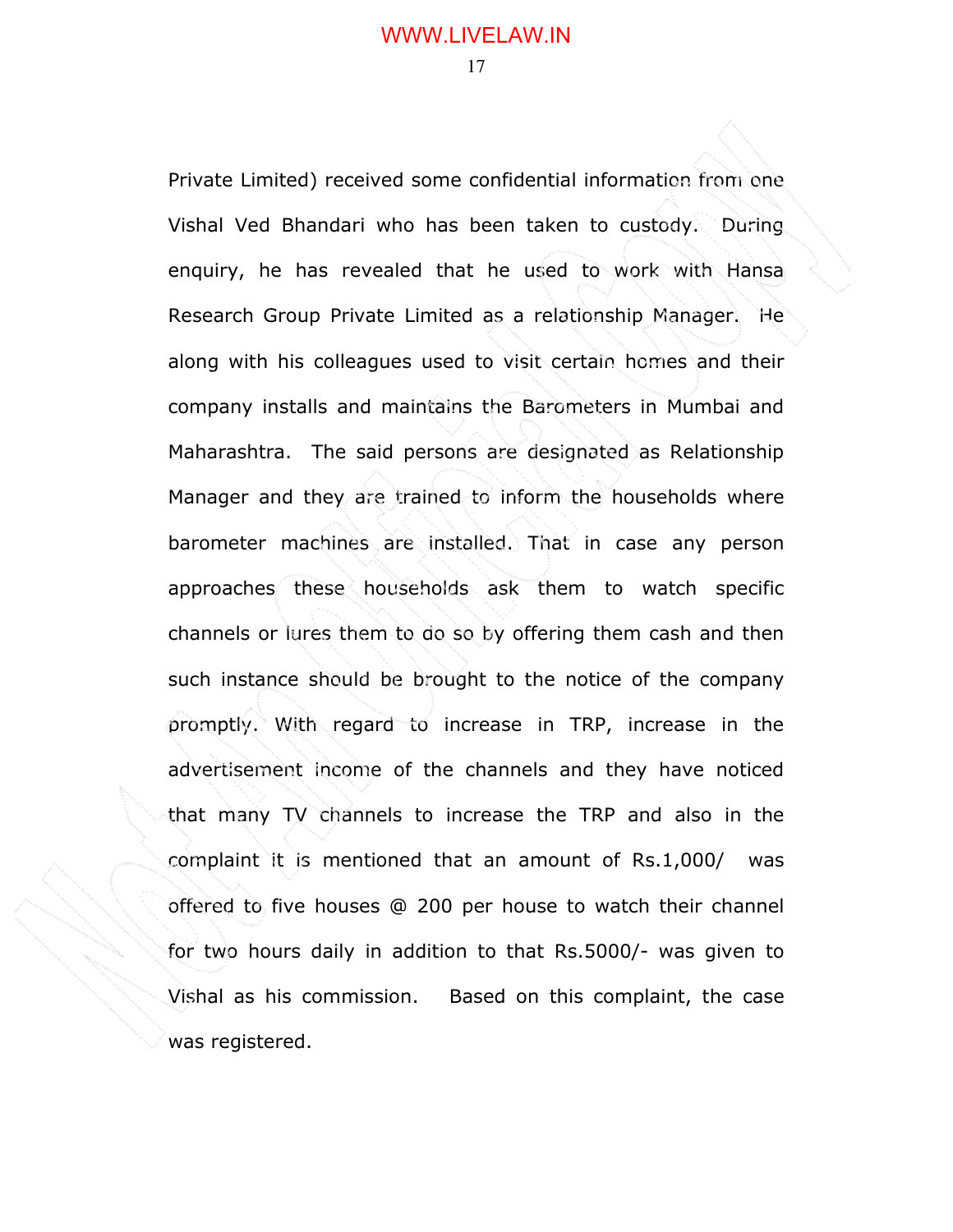19. The apprehension of this petitioner was that the Commissioner has made press conference and alleged the involvement of Republic TV indulging the same act in increasing the TRP and hence a notice was caused to the Chief Editor as well as this petitioner.

20. Before appreciating the factual aspects of this case and also the grounds urged in the petition and also in the written submission regarding the jurisdiction of this Court in entertaining the bail petition filed under section 438 of Cr.P.C., this Court would like to clarify the same.

21. The learned counsel appearing for the respondent would rely upon the judgment of the Bombay High Court and also the judgment of the Apex court and vice-versa the counsel for the petitioner also relied upon the judgment of the Apex Court. The Bombay High Court relied upon the judgments of **Sandeep Sunilkumar Lohariya**'s case (supra), **Dr.Augustin Francis Pinto**'s case (supra) and also **Javed Anand**'s case and granted transit anticipatory bail and the said cases are discussed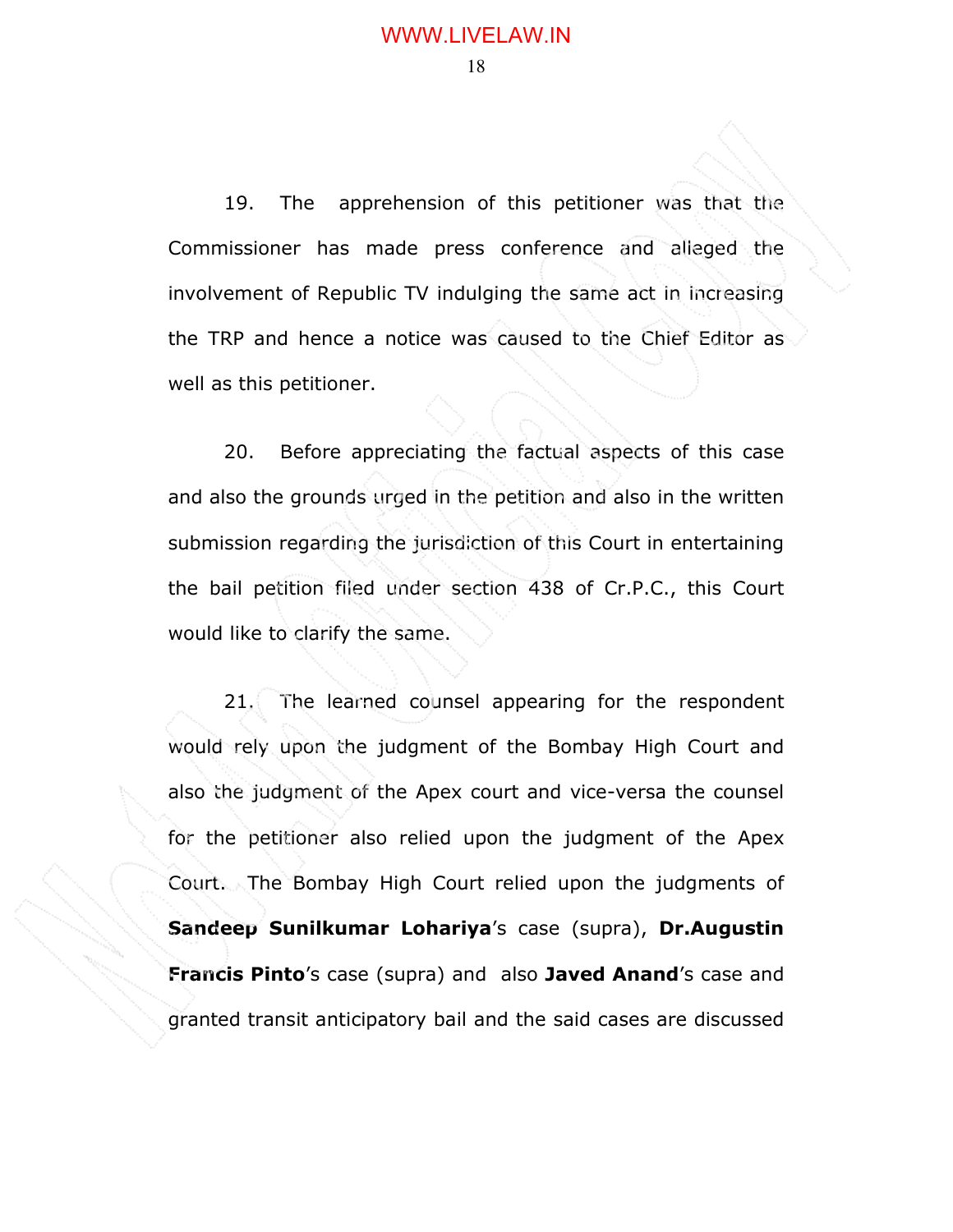and observed with regard to the interim order and rejection of the anticipatory bail, ultimately held that transit anticipatory bail application is maintainable referring the judgment of **N.K.Nair**'s case and also relied upon the judgment of this Court in **L.R.Naidu**'s case and the Calcutta High Court in the case of **B.R.Sinha and Ors. v. The State** decided on 03.07.1981 has held that Court would have jurisdiction to entertain the applications, even if the offence is said to have committed outside Maharashtra.

22. The Bombay High Court in the said judgment exercising power under section 438 of Cr.P.C. granted transit bail to the applicant for a period of one month enabling them to move the appropriate Court for seeking appropriate orders. The Bombay High Court also in detail has discussed the same referring the above judgments and granted interim transit bail with certain conditions. The same has been questioned before the Apex court and the Apex Court in Special leave appeal (Crl) No.3135/2018 vide order dated 09.04.2018 dismissed questioning the order passed by the Bombay High Court and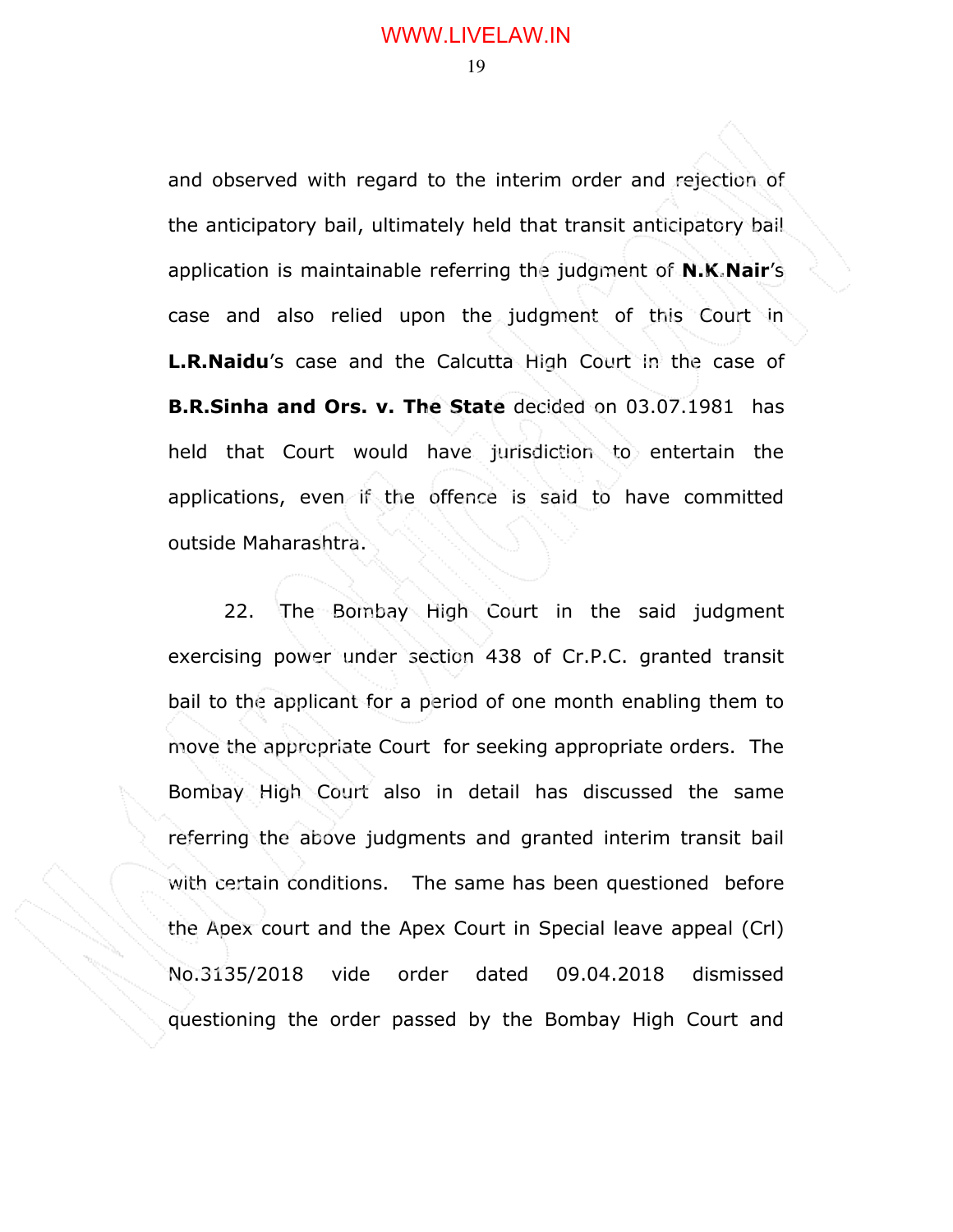observed that it is limited up to 31.03.2018 and further observed that it is for respondents-1 and 2 to approach the competent Court in the State of Gujarat within the said period for further appropriate relief. Having taken note that the Bombay High Court judgment and also considering the judgment of the Apex Court, dismissing the appeal, it is clear that this Court also can consider the material on record whether the petitioner has made out ground to grant transit bail as contended by the petitioner. The observation made in **Sandeep Sunilkumar Lohariya**'s case (supra) is not applicable since this petition is not a second petition.

23. Apart from that, this Court would like to rely upon the judgment of this Court reported in **L.R.Naidu**'s case (supra), this court in detail has discussed the scope of Section 48 of code and also section 438 of Cr.P.C. and also discussed the judgment of **Gurbaksh Singh Sibbia**'s case (supra) and also the Calcutta High Court judgment. In paragraph-11 of **L.R.Naidu**'s case, which I would like to extract and the same is extracted here under: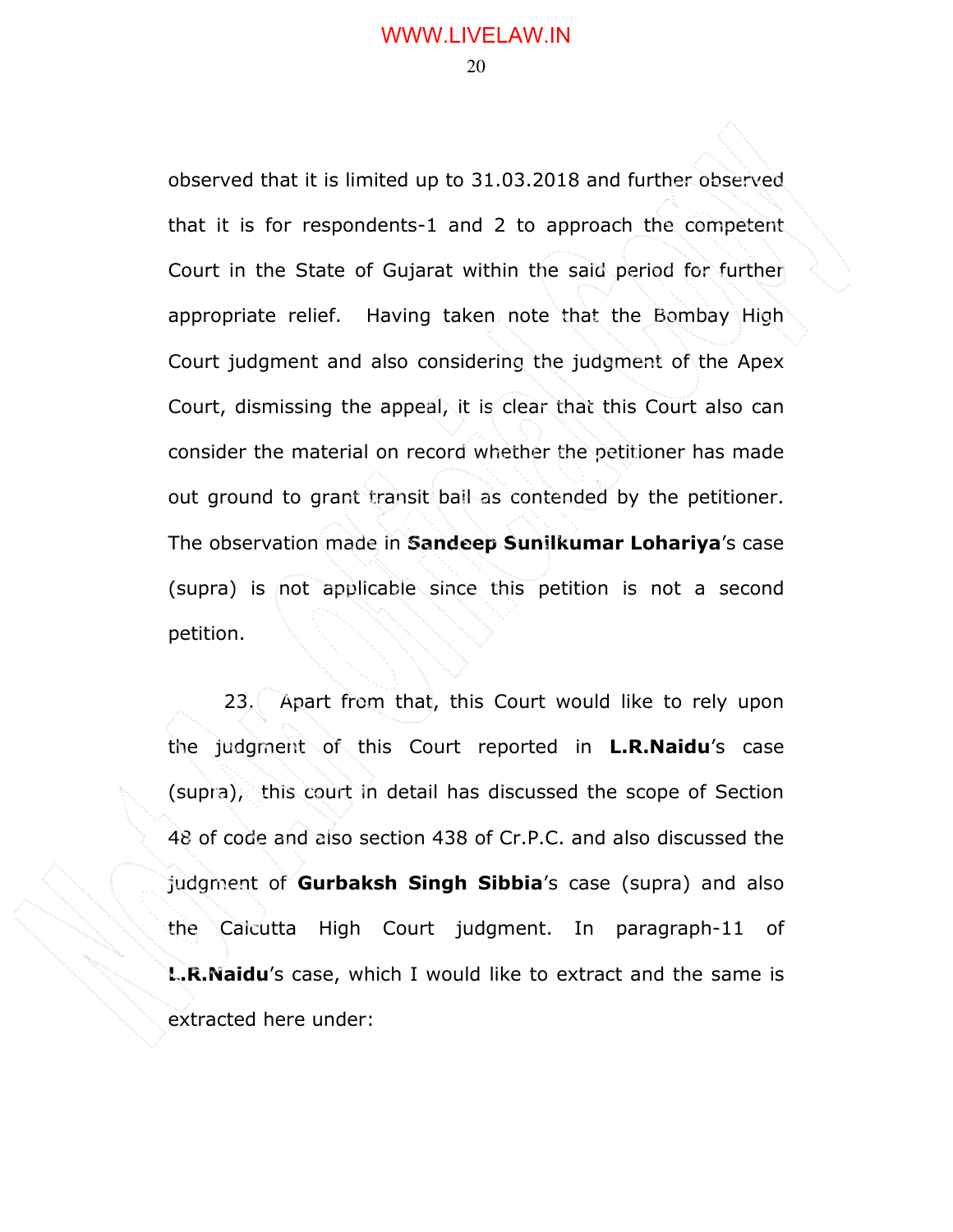#### WWW.LIVELAW.IN

21

*"11. Also a beneficial provision like Section 438 of the Code is required to be considered in favour of the citizen. There is nothing in the provision suggesting that it is only the High Court or the Court of Session, within whose jurisdiction the case is registered, that can grant bail. The view that any person apprehending arrest, in the circumstances referred to in Section 438, can seek bail in the court, within whose jurisdiction he ordinarily resides, cannot be said to be opposed to the principle underlying this provision. I am also of the view that this view accords with justice and convenience."* 

This Court considering the similar situation, exercised powers under Section 438 of Cr.P.C.

 24. The Apex Court also in the judgment in the case of **Barun Chandra Thakur v. Central Bureau of Investigation and Ors. decided on 11.12.2017** with regard to exercising any powers under Section 438 of Cr.P.C., an observation was also made in a case of similar circumstances this Court would like to refer para No.9 of the judgment, which is extracted hereunder:

*"9. Further, we cannot lose sight of the fact that this incident had received wide coverage in the media, both electronic and print. In fact, it can be said that there was a trial by media, therefore, when the private respondents*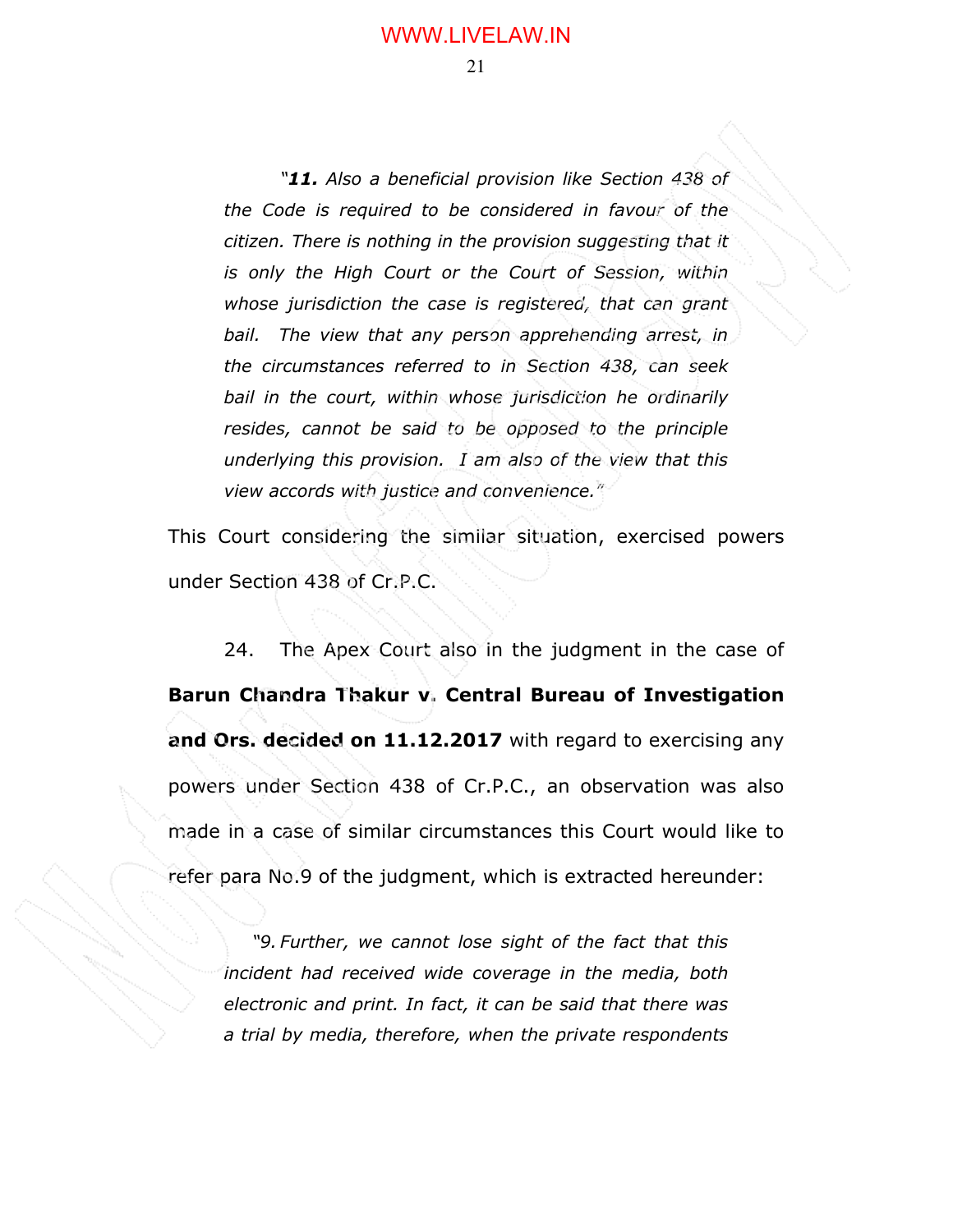*have directly approached the High Court for grant of anticipatory/interim bail under Section 438 of the Code, that too when the High Court has concurrent jurisdiction, we cannot find any fault with the action of the private respondents."* 

 25. In this judgment also, the Apex Court made an observation that one cannot lose sight of the fact that this incident had received wide had received wide coverage in the media, both electronic and print. In fact, it can be said that there was a trial by media, therefore, when the private respondents have directly approached the High Court for grant of anticipatory/interim bail under Section 438 of the Code, that too when the High Court has concurrent jurisdiction, we cannot find any fault with the action of the private respondents.

26. This Court also would like to consider the judgment of **Gurbaksh Singh Sibbia**'s case (supra), the Apex Court considering Section 438 of Cr.P.C. and also in detail discussed with regard to exercising of powers under section 438 of Cr.P.C. keeping liberty of a person as enshrined under Article 21 of Constitution, scope of section 438 of Cr.P.C. and observed in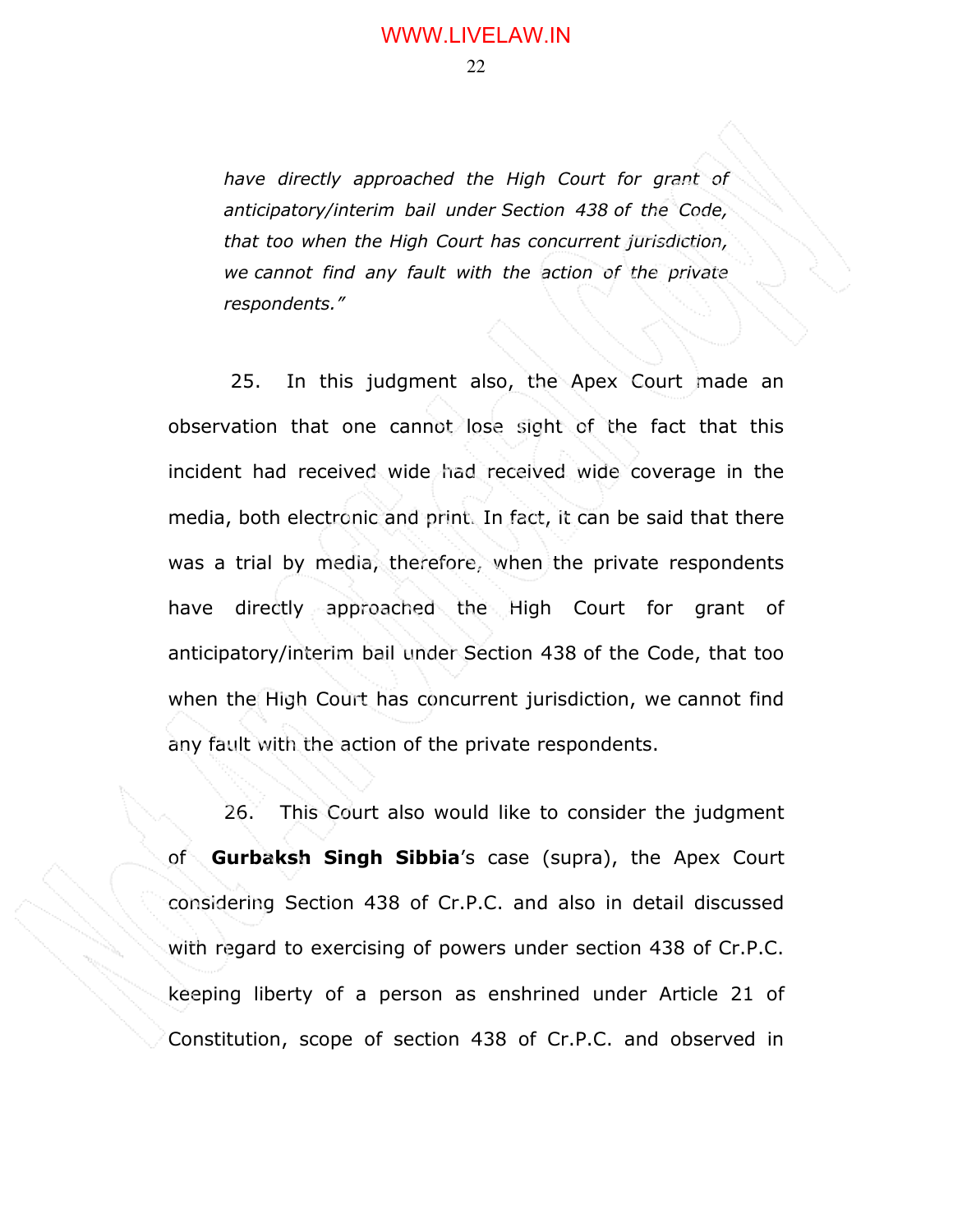paragraph-35 referring several judgments of the Apex Court that it is thus clear the question whether to grant bail or not depends for its answer upon a variety of circumstances, the cumulative effect of which must enter into the judicial verdict. Any one single circumstance cannot be treated as of universal validity or as necessarily justifying the grant or refusal of bail.

27. This Court would also like to extract paragraph Nos.36 and 38 and the same is extracted hereunder:

"*36. In regard to anticipatory bail, if the proposed accusation appears to stem not from motives of furthering the ends of justice but from some ulterior motive, the object being to injure and humiliate the applicant by having him arrested, a direction for the release of the applicant on bail in the event of his arrest would generally be made. On the other hand, if it appears likely, considering the antecedents of the applicant, that taking advantage of the order of anticipatory bail he will flee from justice, such an order would not be made. But the converse of these propositions is not necessarily true. That is to say, it cannot be laid down as an inexorable rule that anticipatory bail cannot be granted unless the proposed accusation appears to be actuated by mala fides; told, equally, that anticipatory bail must be granted if there is no fear that the applicant will abscond. There*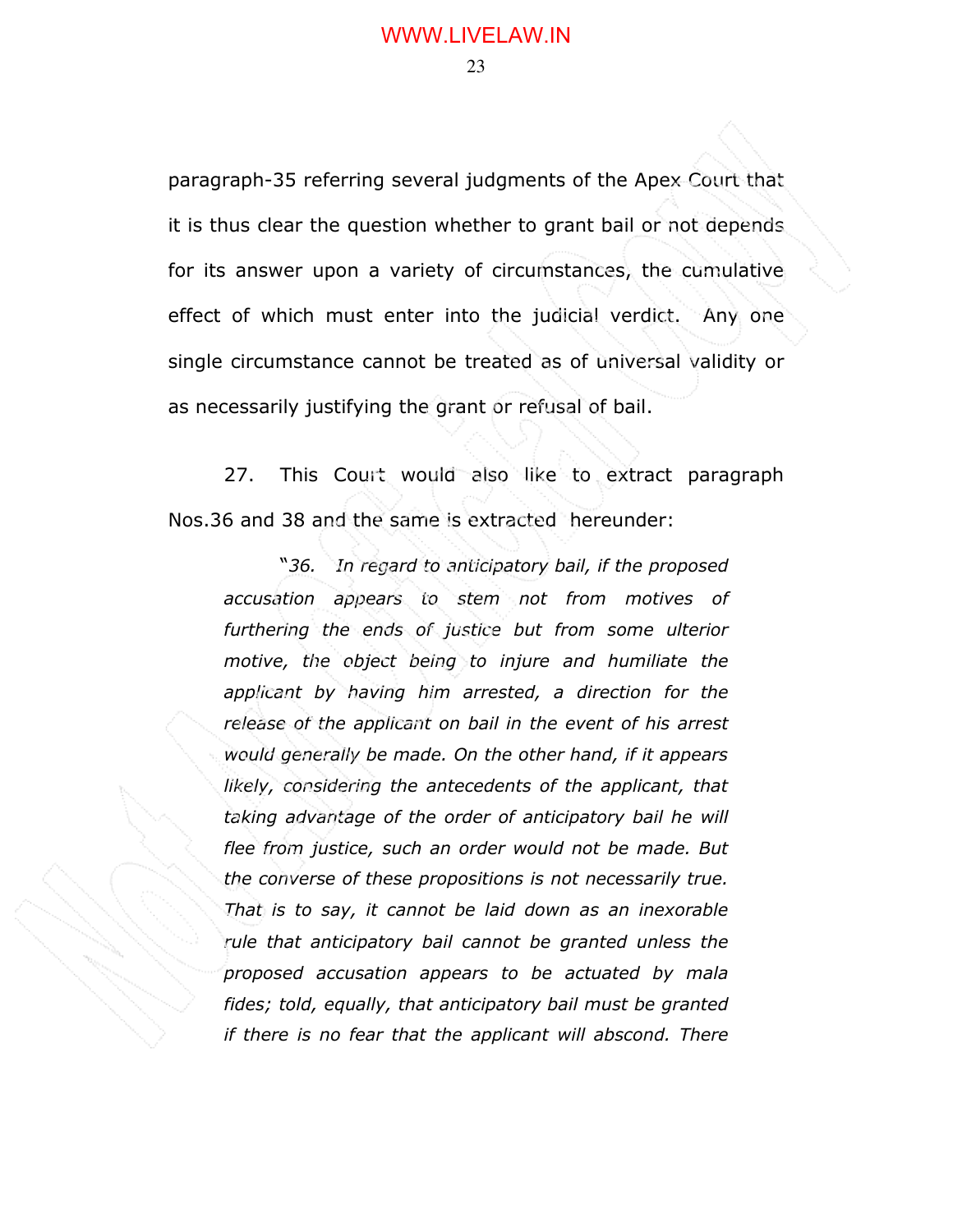*are several other considerations, too numerous to enumerate, the combined effect of which must weigh with the court while granting or rejecting anticipatory bail. The nature and seriousness of the proposed charges, the context of the events likely to lead to the making of the charges, a reasonable possibility of the applicant's presence not being secured at the trial, a reasonable apprehension that witnesses will be tampered with and "the larger interests of the public or the state" are some of the considerations which the court has to keep in mind while deciding an application for anticipatory bail." x x x x x x x* 

*38. We would, therefore, prefer to leave the High Court and the Court of Session to exercise their jurisdiction under Section 438 by a wise and careful use of their discretion which, by their long training and experience, they are ideally suited to do. The ends of justice will be better served by trusting these courts to act objectively and in consonance with principles governing the grant of bail which are recognised over the years, than by divesting them of their discretion which the legislature has conferred upon them, by laying down inflexible rules of general application. It is customary, almost chronic, to take a statute as one finds it on the grounds that, after all "the legislature in its wisdom" has thought it fit to use a particular expression. A convention may usefully grow whereby the High Court and the Court of Session may be trusted to exercise their discretionary powers in their wisdom, especially when the discretion is*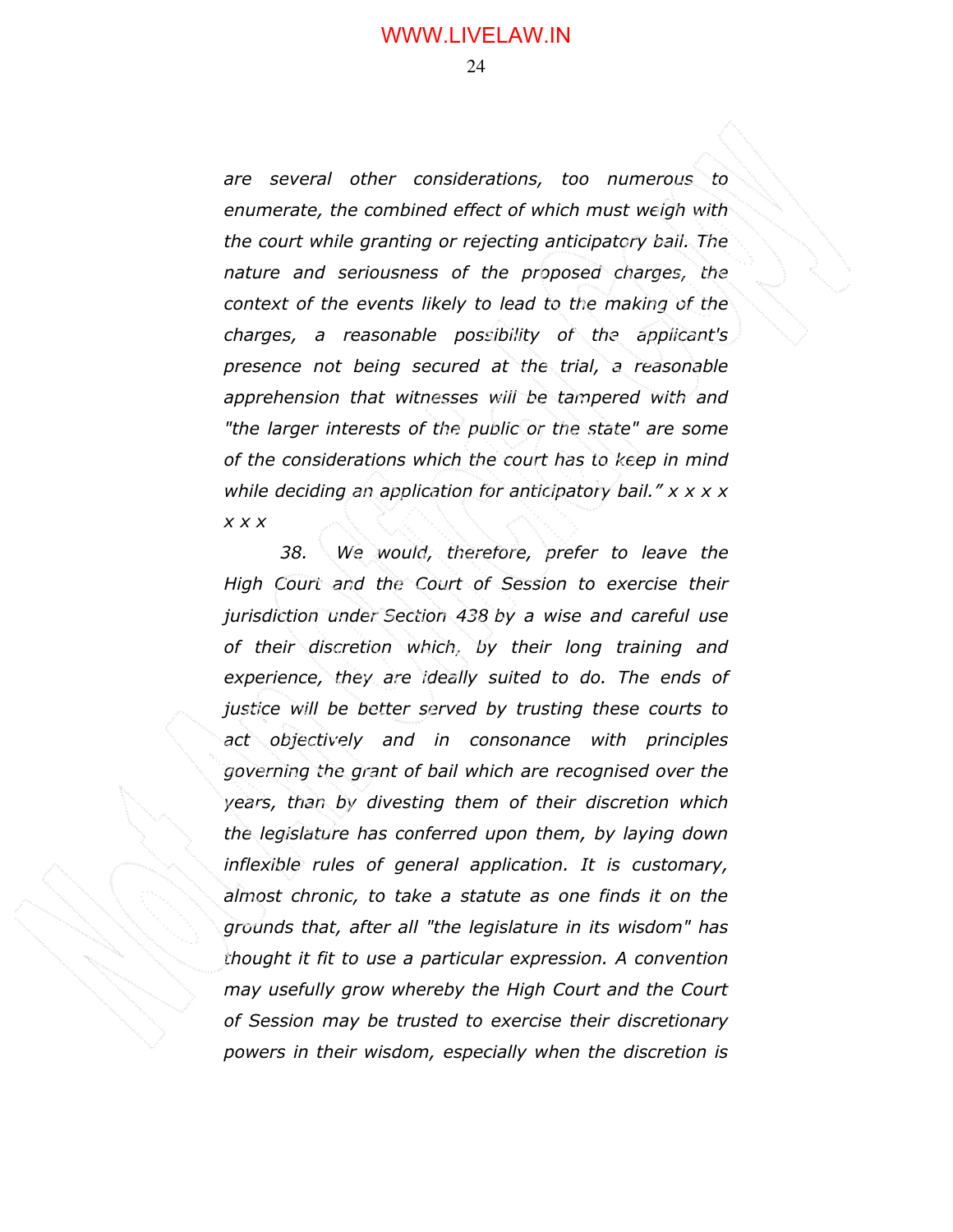*entrusted to their care by the legislature in its wisdom. If they err, they are liable to be corrected."* 

28. The learned counsel appearing for the petitioner also relied upon the judgment in the case of **Arnesh Kumar vs. State of Bihar** reported in **(2014) 8 SCC 273** and brought to the notice of this Court with regard to Section 41 of Cr.P.C. Any police officer may without an order from a Magistrate and without a warrant, arrest any person and also brought to the notice of this Court paragraph-10 of the judgment with regard to scope and also paragraph-13 the guidelines laid down in the said judgment. In keeping the principles laid down in the judgment, this Court has to appreciate the facts of the case.

 29. The main contention of learned counsel for the third respondent in this petition is that the conduct of the petitioner has to be looked into and there was no apprehension of arrest and did not mention any date in her undertaking that she would appear before the Mumbai police and hence, the petitioner is not entitled for bail.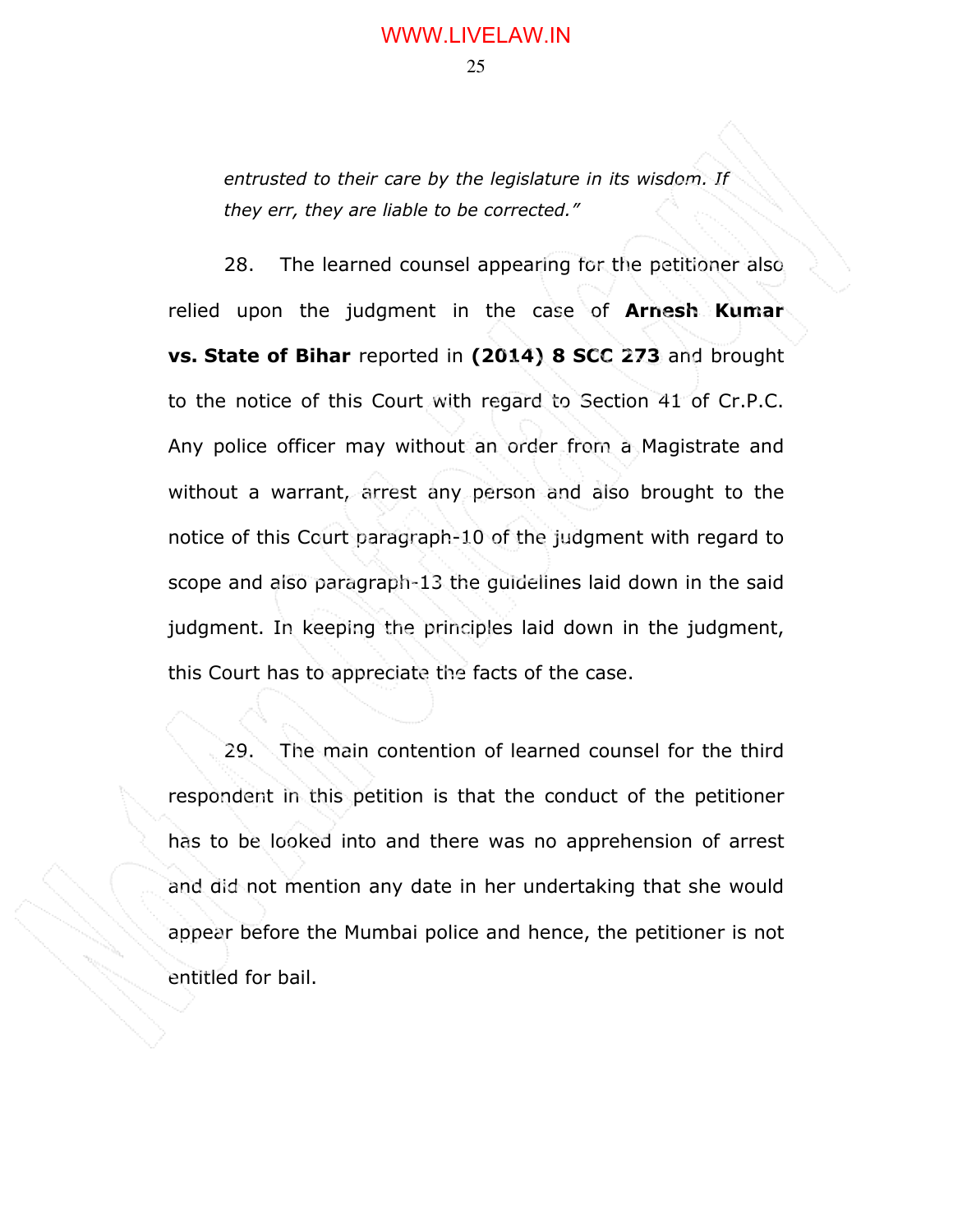## WWW.LIVELAW.IN

26

30. The learned counsel would submit that the petitioner has filed this petition as if this Court is a shopping mall as observed in the judgment referred in his written submission and in a casual manner has approached this Court and also to overcome the decision of the Bombay High Court knowing fully well that the order of this Court dated 19.10.2020 in declining to grant any interim relief, has approached this Court and hence not entitled for transit bail.

 31. This Court having considered the grounds urged in the petition and the contentions raised with regard to granting of transit bail is concerned, already comes to conclusion that this Court can consider transit bail and the same also can be considered only in exceptional cases. It is also important to note that under Section 438 of Cr.P.C. both the Sessions Curt as well as the High Court has got concurrent power to entertain the petition under Section 438 of Cr.P.C. There is no dispute to that effect.

 32. In the case on hand, the petitioner also approached this Court directly. Now, this Court has to examine under what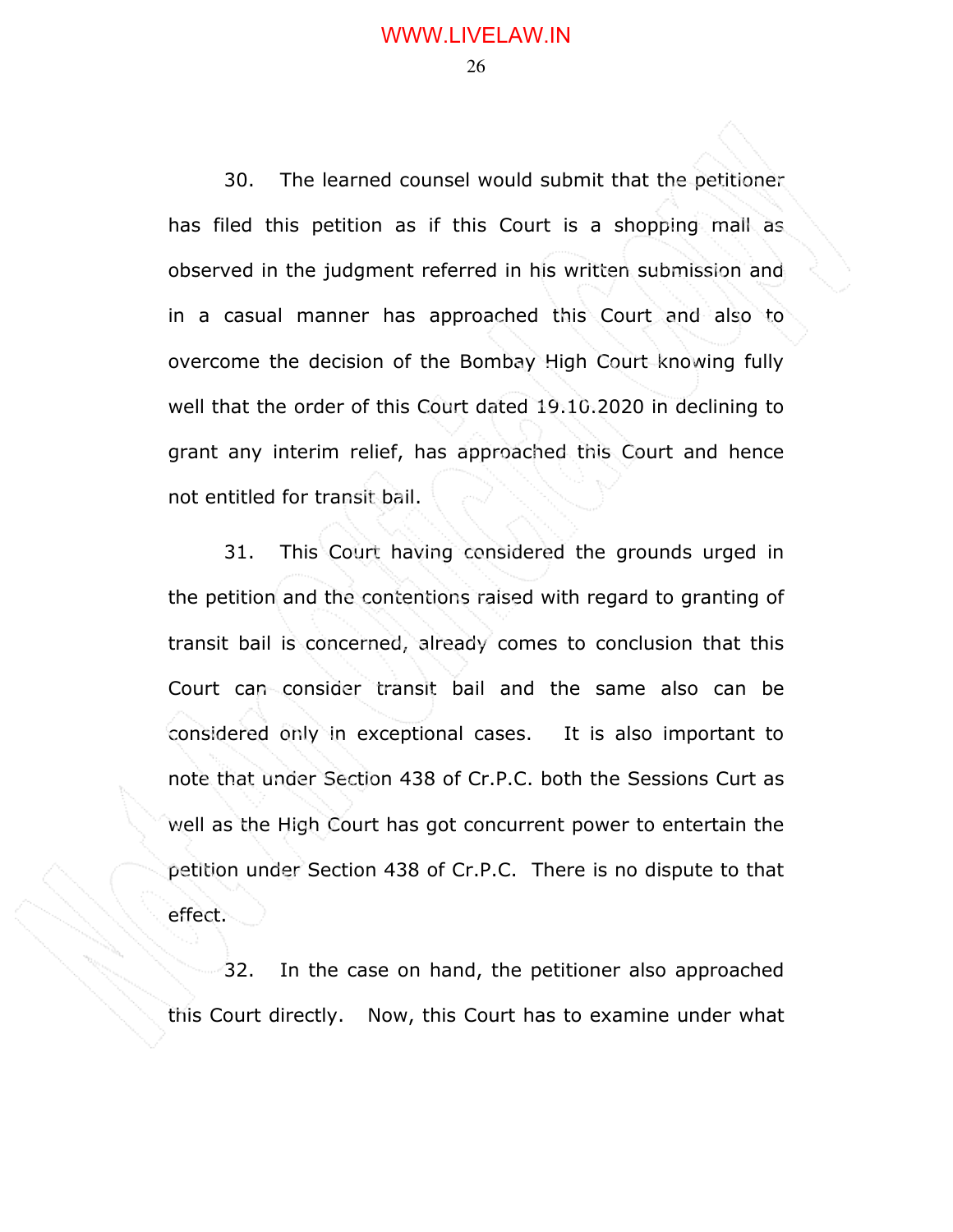circumstances made this petitioner to approach this Court in the light of the pleadings of the petitioner and also the contentions raised by learned counsel for the third respondent. This Court has to examine granting relief by exercising powers under Section 438 of Cr.P.C. referring the principles laid down in the judgment referred supra by the respective counsel. It is also settled law that the Court has to examine whether there was an apprehension of arrest and also Court has to look into whether immediate apprehension of arrest is in imminent and also the Apex Court in several judgments including in *Arnesh Kumar's*  case *(*supra)*,* discussion was made in detail with regard to misusing of powers by the police apprehending the accused without assigning reasons, guidelines was issued at para-13 of the judgment. The said judgment has to be considered in letter and spirit to follow the guidelines. It is also noticed by this Court that the trial Courts are also granting bail without examining the facts of the case, gravity of the offence, whether the offence alleged against the accused affects the society at large without considering the judgment of *Arnesh Kumar's* case *(*supra) in its entirety, particularly, Para No.13 of the judgment if the offence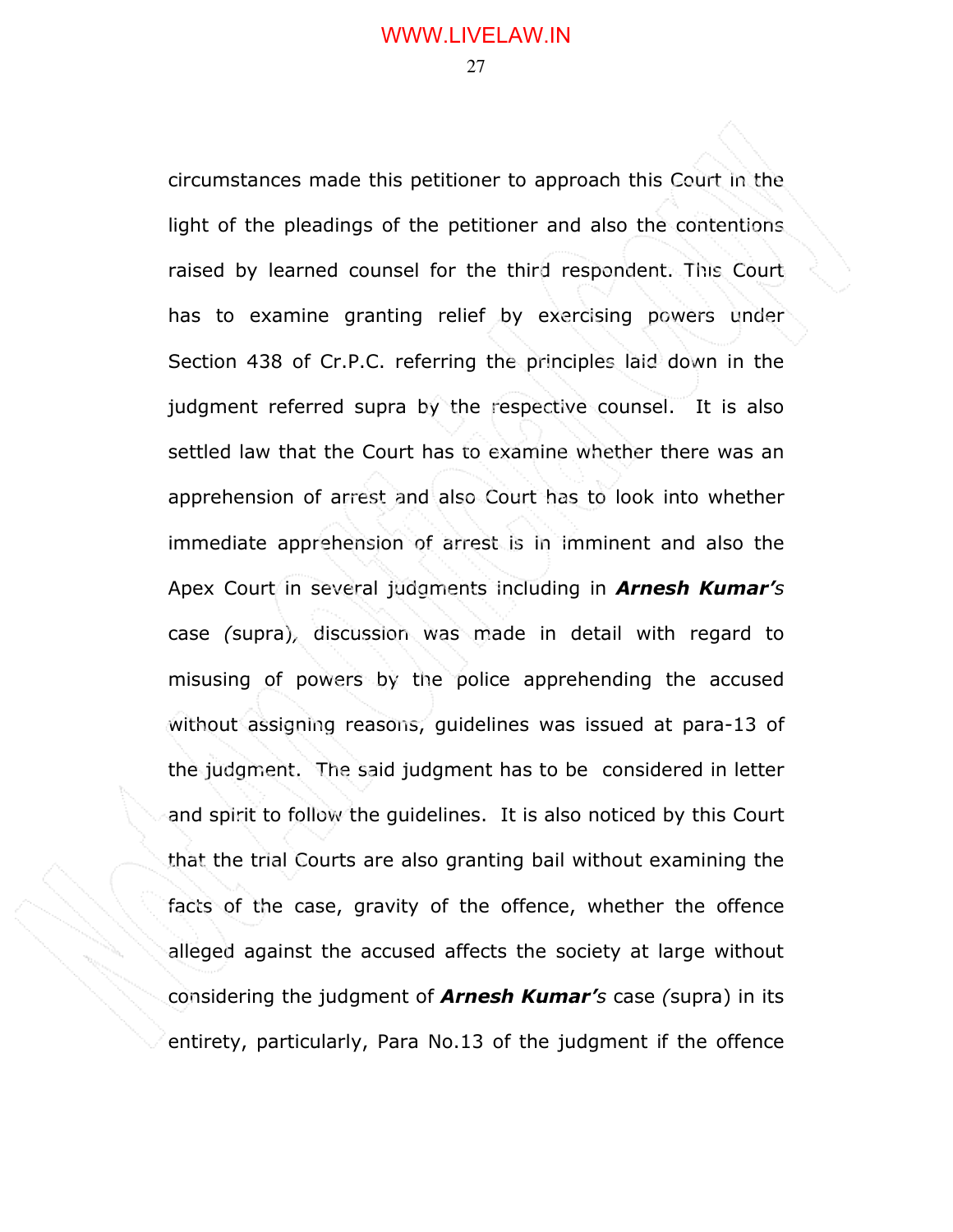is not punishable with more than seven years. The trial judges are also blindly referring the judgment without applying their mind, the nature of allegations made in the complaint and also the consequence whether the same effects the society at large. While exercising discretion, no doubt, the Apex Court in the case of **Gurbaksh Singh**'s case (supra) held that the Court can exercise powers under Section 438 of Cr.P.C. when the right of a person has been at stake and if the same violates the liberty of a person which is safeguarded under Article 21 of the Constitution. But, at the same time, the Court has to take note of the offence, seriousness of allegation made and the Court cannot blindly exercise powers and each case factual matrix has to be looked into while exercising discretion and the Court also observed that blanket orders cannot be granted whether it is anticipatory bail or regular bail.

33. It is also important to note that the police machinery is also interpreting the judgment of *Arnesh Kumar's* case *(*supra) to suit their convenience. If any pressure, they are yielding to them and if the accused persons fall in line with them, gives the reason that the punishment is less than 7 years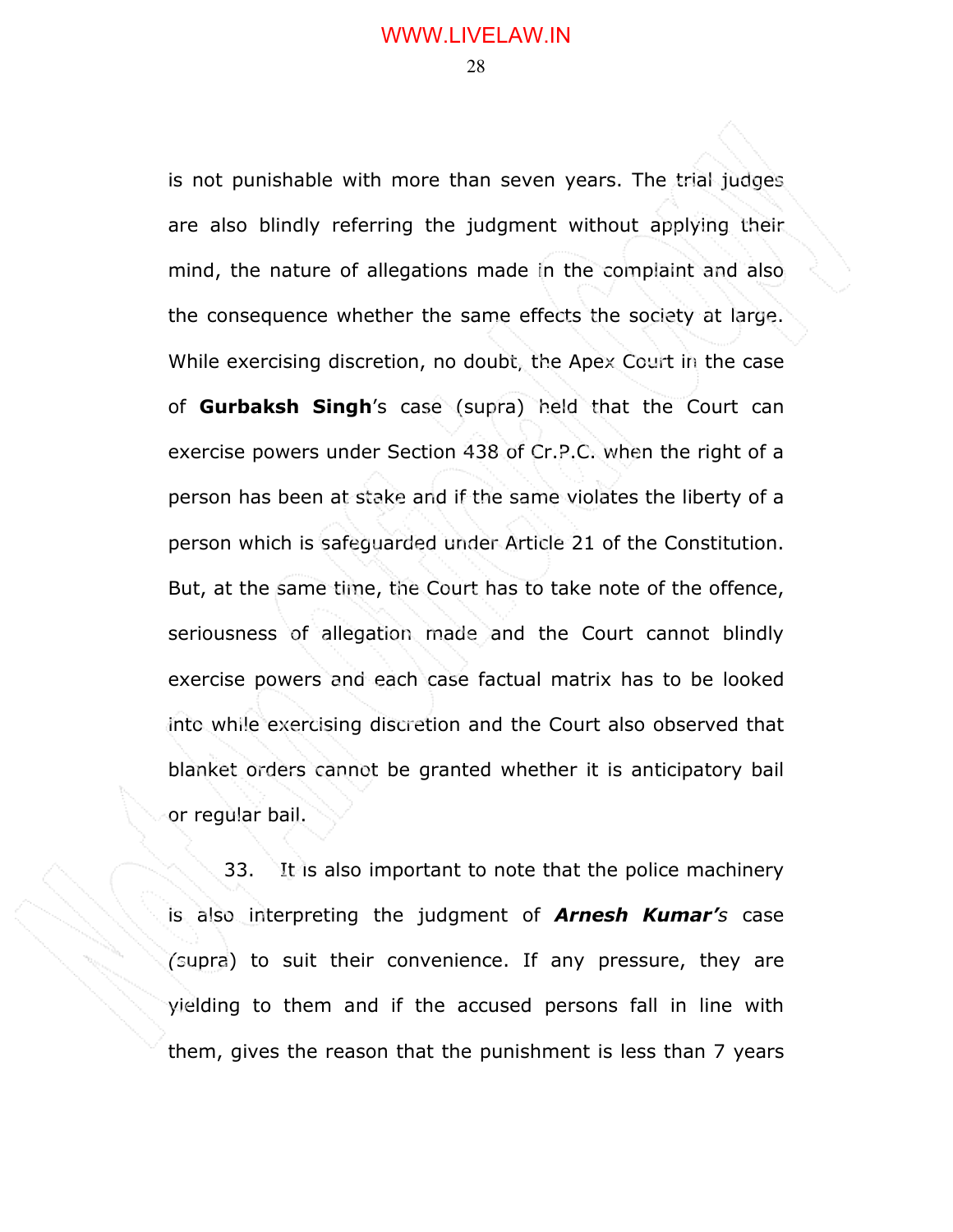or otherwise if the accused is not amenable and affordable to manage them, then they are arresting the persons who involved in lesser the punishment below 7 years. The Magistrate also should not permit the police to detain them in the custody without looking into the facts of the case and gravity of the offence. The Magistrate has to apply their judicial mind while passing the order to continue the custody of the accused.

34. The judgment in the case of *Arnesh Kumar's* case *(*supra) has to be read in the letter and spirit in its entirety and apply their mind in keeping the gravity of the offence, wherein it affects the society at large and then to exercise the discretion judiciously. The police also mechanically exercising the discretion while arresting to suit their convenience in misusing or misinterpreting the judgment. Hence directed to adhere the directions of the Supreme Court in letter and spirit applying their mind, nature of the offence and gravity of the offence as discussed supra.

35. In the case on hand, there is no dispute with regard to the fact that in the complaint there is no allegation against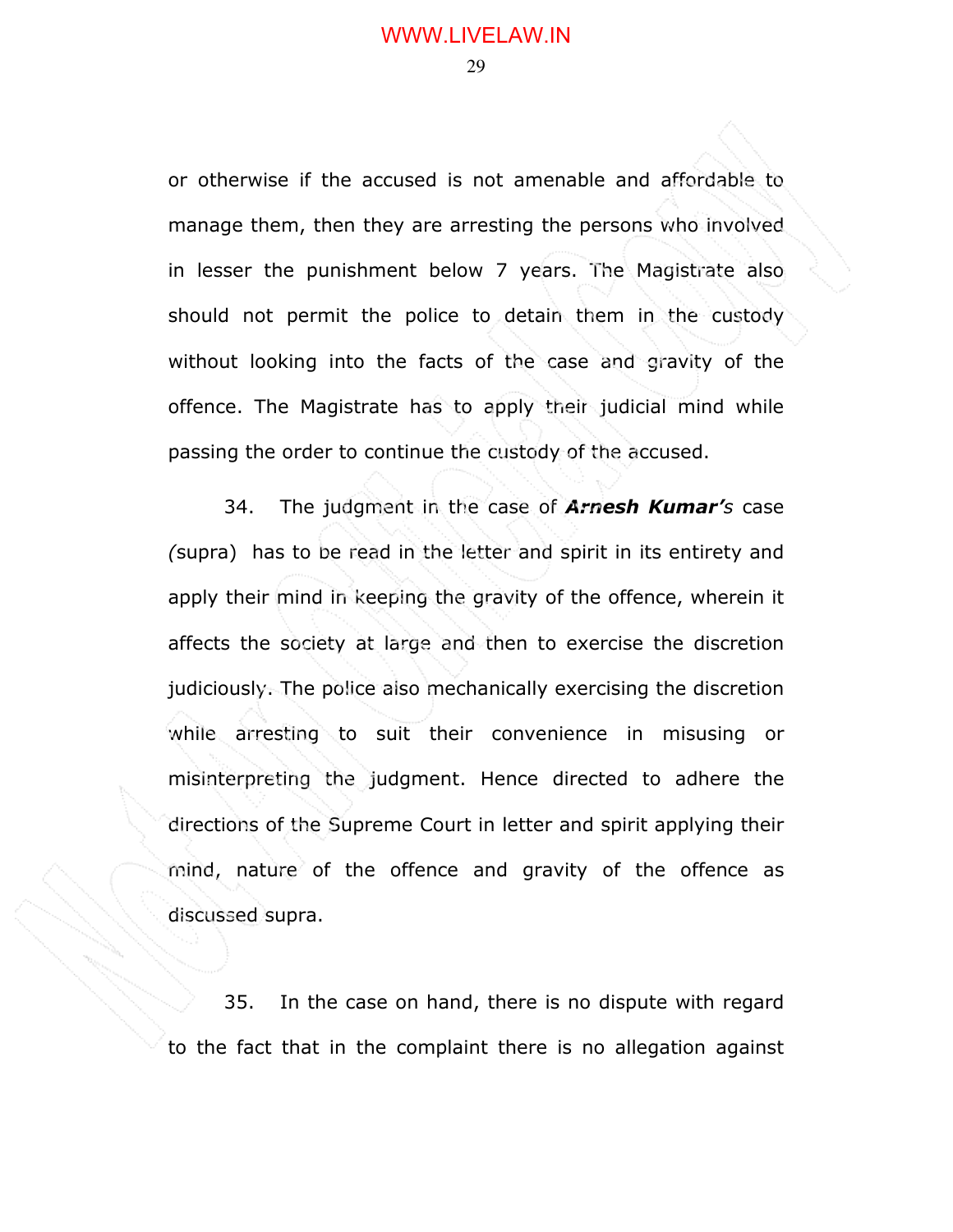this petitioner and as well as the ARG company. The very apprehension of the petitioner is that the Commissioner of Mumbai police made the press conference and alleged with regard to the involvement in the company in which this petitioner is working. It is also not in dispute that notice has been given to this petitioner vide notice dated 10.10.2020, 20.10.2010 and 23.11.2020 which are annexed to this writ petition. It is also not in dispute that this petitioner has appeared before the Mumbai Police on 17<sup>th</sup> and 18<sup>th</sup> of November, 2020 on both days and her statement was recorded in detail and the statements which are recorded are also placed before this Court. The petitioner was subjected to enquiry twice. It is also important to note that suddenly on 19.11.2020 this petitioner rushed to Bengaluru on the ground that her father is not keeping well and in her letter vide Annexure-H intimated the police that she would appear again before the police as directed. As rightly pointed out by learned AAG for third respondent, no date was given that she would appear on 24.11.2020.

36. On perusal of Annexure-H letter dated 19.11.2020, she made it clear that she will be back in Mumbai as soon as her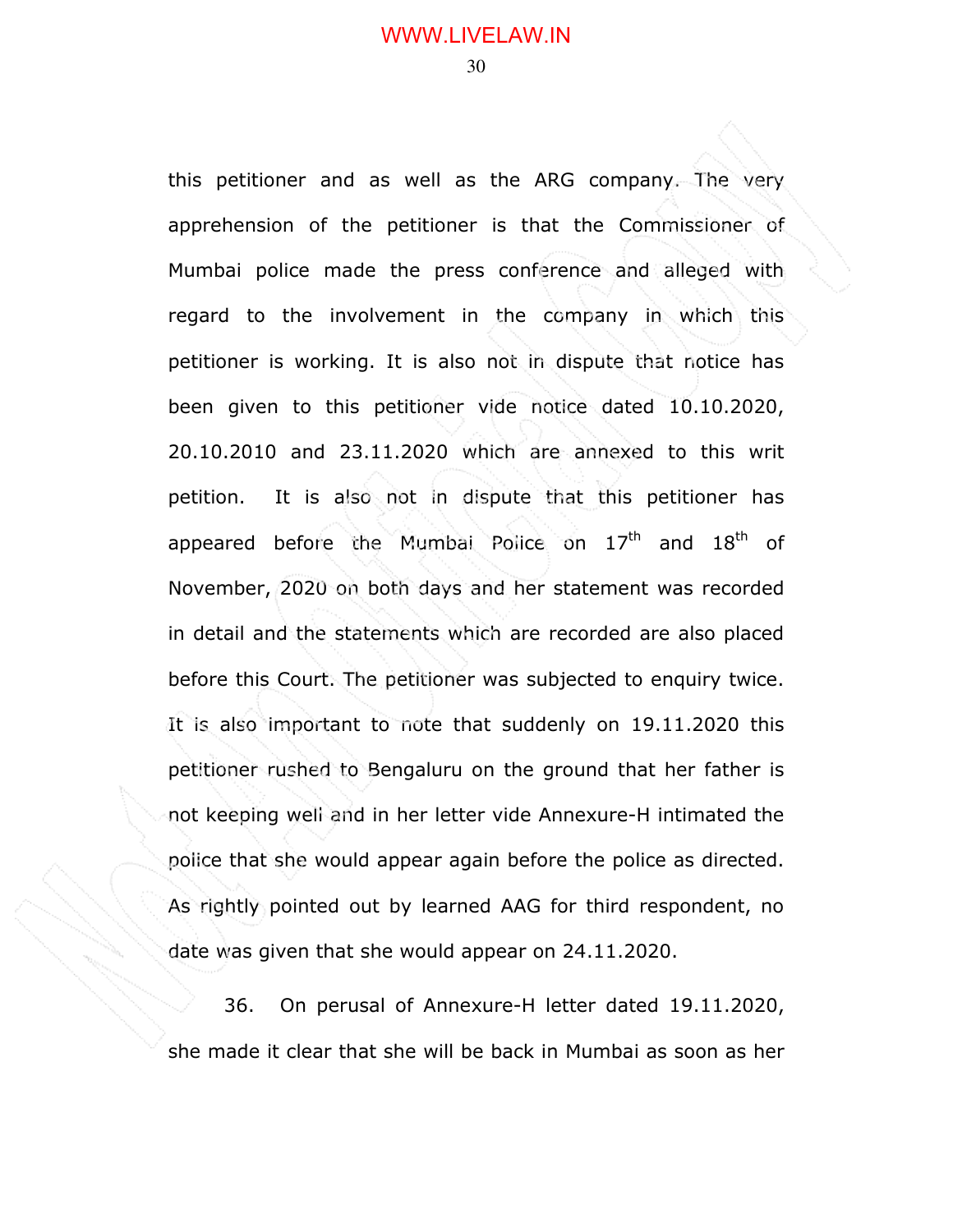father's health improves and also willing to attend the office of Mumbai police on any said date as may be directed. The said letter was given on 19.11.2020 at 15.25 hours. The Mumbai police rushed to Bengaluru and gave the notice dated 19.11.2020 asking her to be present in the Bannergatta police station on 21.11.2020 even though the letter was received on 19.11.2020 itself at 15.25 hours. It is also pertinent to note that on the next date i.e., 20.11.2020 one more letter was addressed to the Assistant Commissioner of Police, Mumbai, by the petitioner indicating that she would appear on 24.11.2020 and if it is convenient to police and willing to attend the office on the said date or any said date as may be directed.

37. Having perused Annexures-H and J, that the petitioner intended to appear before the Mumbai Police and co-operate with Mumbai Police even in respect of the same two letters are given. The Mumbai police gave one more letter to the petitioner vide letter dated 21.11.2020 asking the petitioner to be present at the Bannergatta Police Station on 22.11.2020 when the petitioner has sought a short time not more than four days, what made the Mumbai Police to rush to Bengaluru and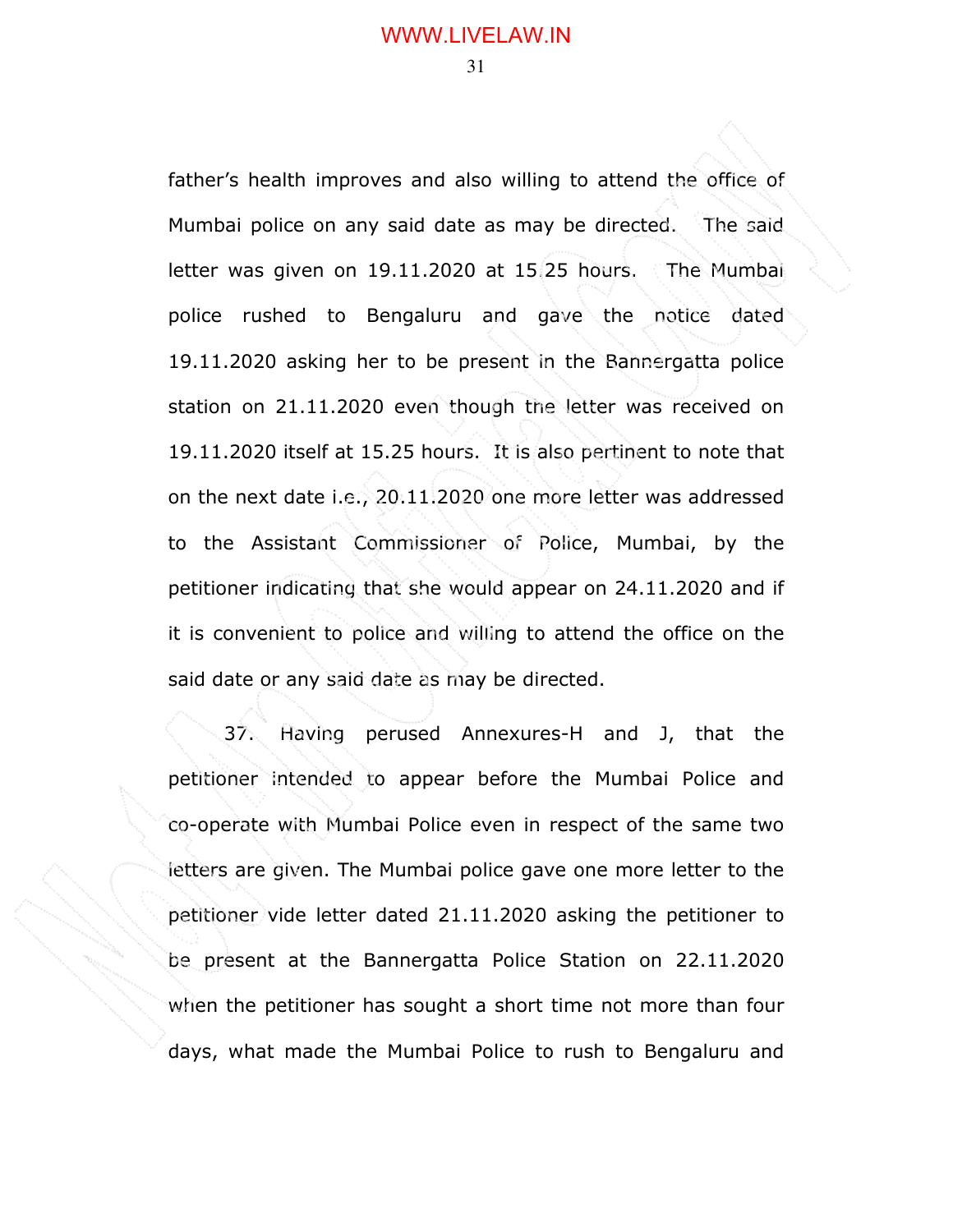cause Annexures-H and J, there is no answer from respondent No.3. The statement of this petitioner was recorded on  $17<sup>th</sup>$  and 18<sup>th</sup> of November, 2020. Having taken note of the factual matrix of the case within a span of one day after recording the statement of the petitioner on two days i.e.,  $17<sup>th</sup>$  and  $18<sup>th</sup>$  of November, 2020, two notices were issued, the Mumbai police have rushed to Bengaluru and visited the house of the petitioner and asked her to be present in Bannerghatta police station and hence, I am of the opinion that there is a reasonable apprehension of arrest as contended by the petitioner. In the written submission filed by the learned AAG appearing for the third respondent there is no reason for coming to Bengaluru. However, learned AAG brought to the notice of this court that the statement recorded by the Mumbai police dated 18.11.2020, Question No.26 with regard to the petitioner made the statement before the police that she used to chat with the employees and friends on Whatsapp and she used to clear all those chats which is her habit and the counsel appearing for respondent No.3 bringing to the notice of this Court Question No.26 and answer contend that the said answer given by the petitioner made the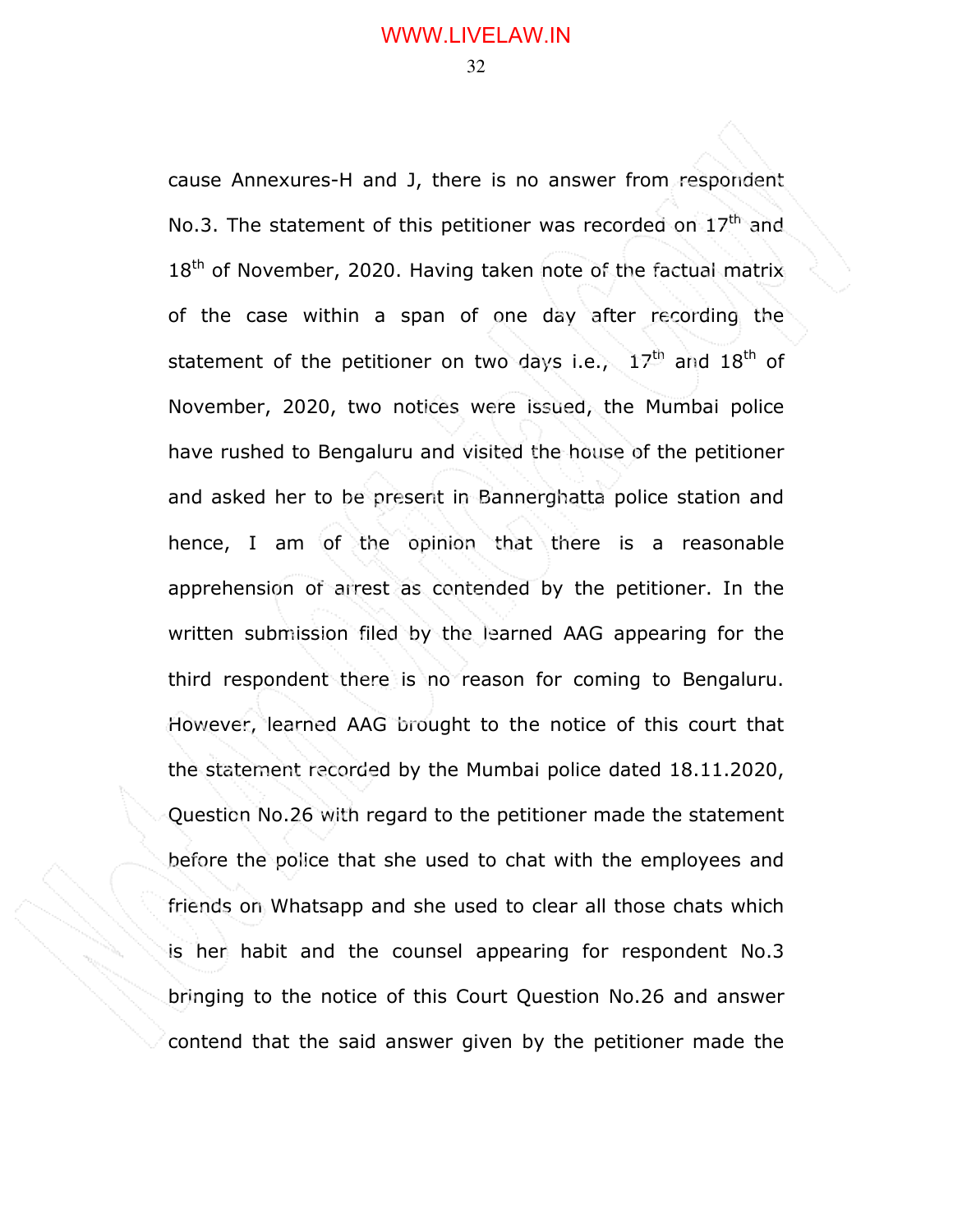Mumbai Police to rush to Bengaluru. The same is not convincing.

38. It is stated in the notice that the offence is a cognizable offence. It is also stated that they suspected that the statements given by some of the accused persons reveal that they have grounds to question her to ascertain the facts and reasonable suspicion exists that she committed cognizable offence. The notice also not specific for what reason she has been called to be present before the Bannerghatta police when her statement was recorded on the previous day for a period of two days. There is no answer from the respondent No.3 to rush to Bengaluru and calling upon the petitioner to appear before the Bannerghatta police station. When such being the case, the apprehension of the petitioner is imminent and hence the contention of the respondent No.3 cannot be accepted.

39. The other contention is that the petition filed before the High Court of Mumbai, no interim relief was granted in the said writ petition. Hence, this petitioner rushed to this Court. The said contention also cannot be accepted for the reason, on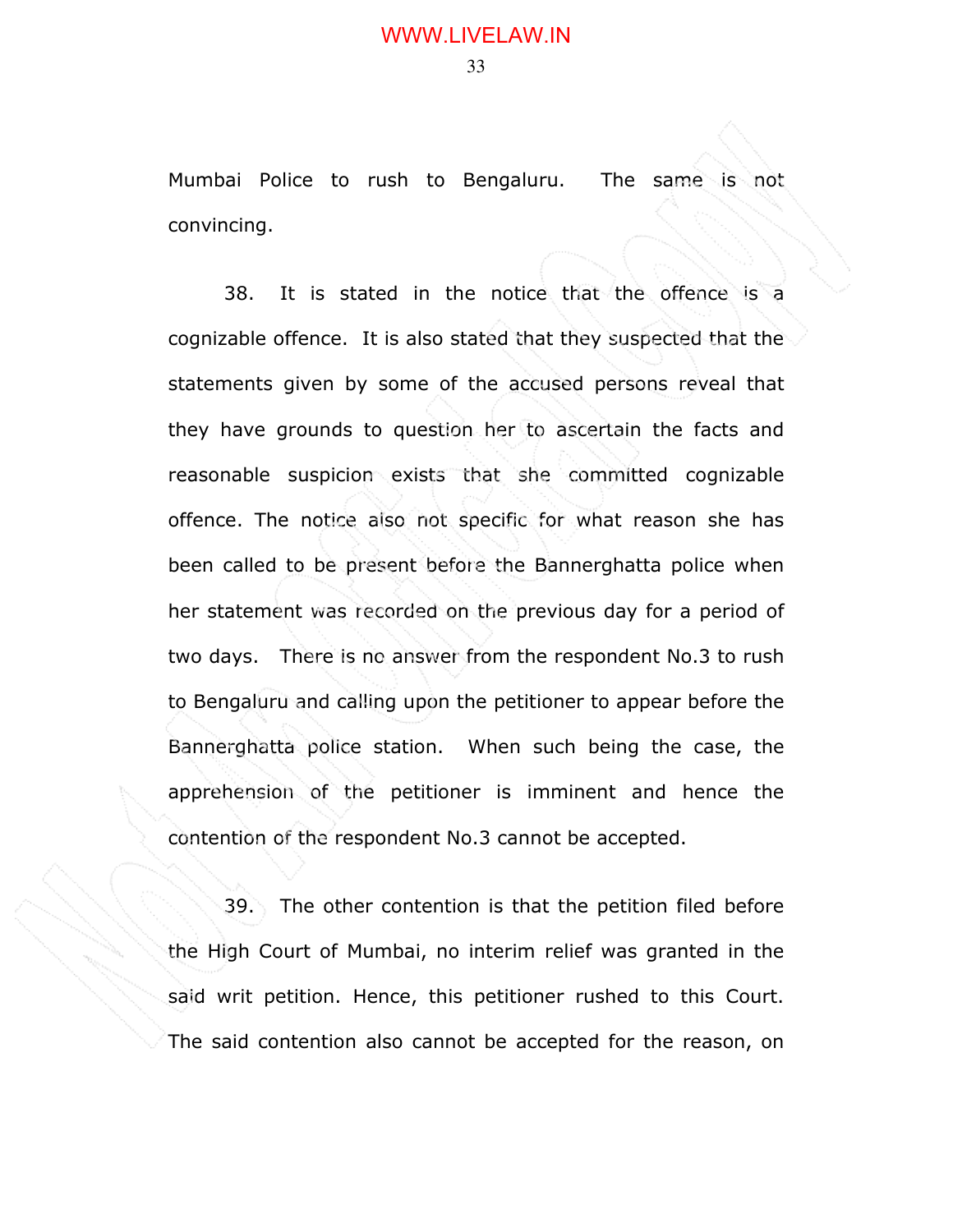careful reading of the writ petition, the petitioner's name though mentioned and also sought several relief on behalf of the employees of the ARG, this petitioner is not a petitioner in the said writ petition and this petitioner has not sought any relief before the High Court of Bombay. The said petition is filed by the Company and the Chief Editor. The said petition is also filed under Section 482 of Cr.P.C. for quashing and for mandamus not to arrest the employees in general. This petitioner has approached this Court apprehending that there is a chance of arrest in spite of undertaking given by her to appear before the Mumbai police, the Mumbai Police are making hectic efforts to take the petitioner to custody and when personal liberty of a person is under threat and stake there is an apprehension of arrest, the petitioner can seek relief before the Court invoking Section 438 of Cr.P.C.

40. Having considered the material available on record and accusation and also the offences invoked, I am of the opinion that the petitioner has made out ground to grant transit bail for a limited period. In view of the apprehension made out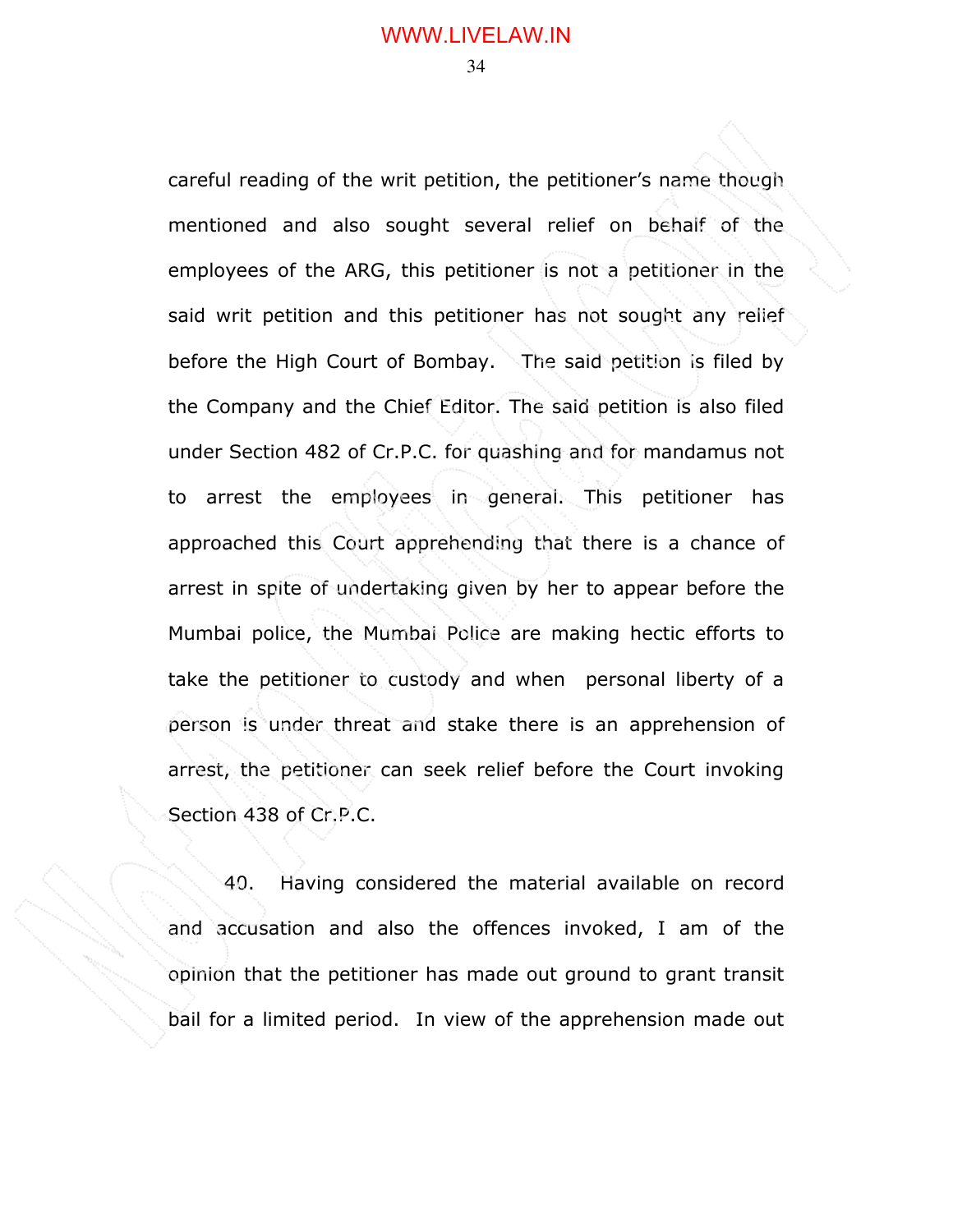by the petitioner, this Court can direct the petitioner to approach the jurisdictional Court for appropriate relief within a period this Court allowed the petitioner by granting transit bail.

41. In view of the discussions made above, I pass the following:

## **ORDER**

- (i) The bail petition is allowed in part for a period of twenty days. In the event of arrest of this petitioner in respect of FIR No.143/2020 she may be enlarged on bail by taking a bond for a sum of Rs.2,00,000/- (Rupees two lakhs only) with two sureties for the like-sum to the satisfaction of the concerned Investigating Officer.
- (iii) This transit bail is valid for a period of 20 days and within that period, the petitioner is directed to approach appropriate forum for seeking appropriate relief.
- (iv) The petitioner is also directed to appear before the concerned police as and when